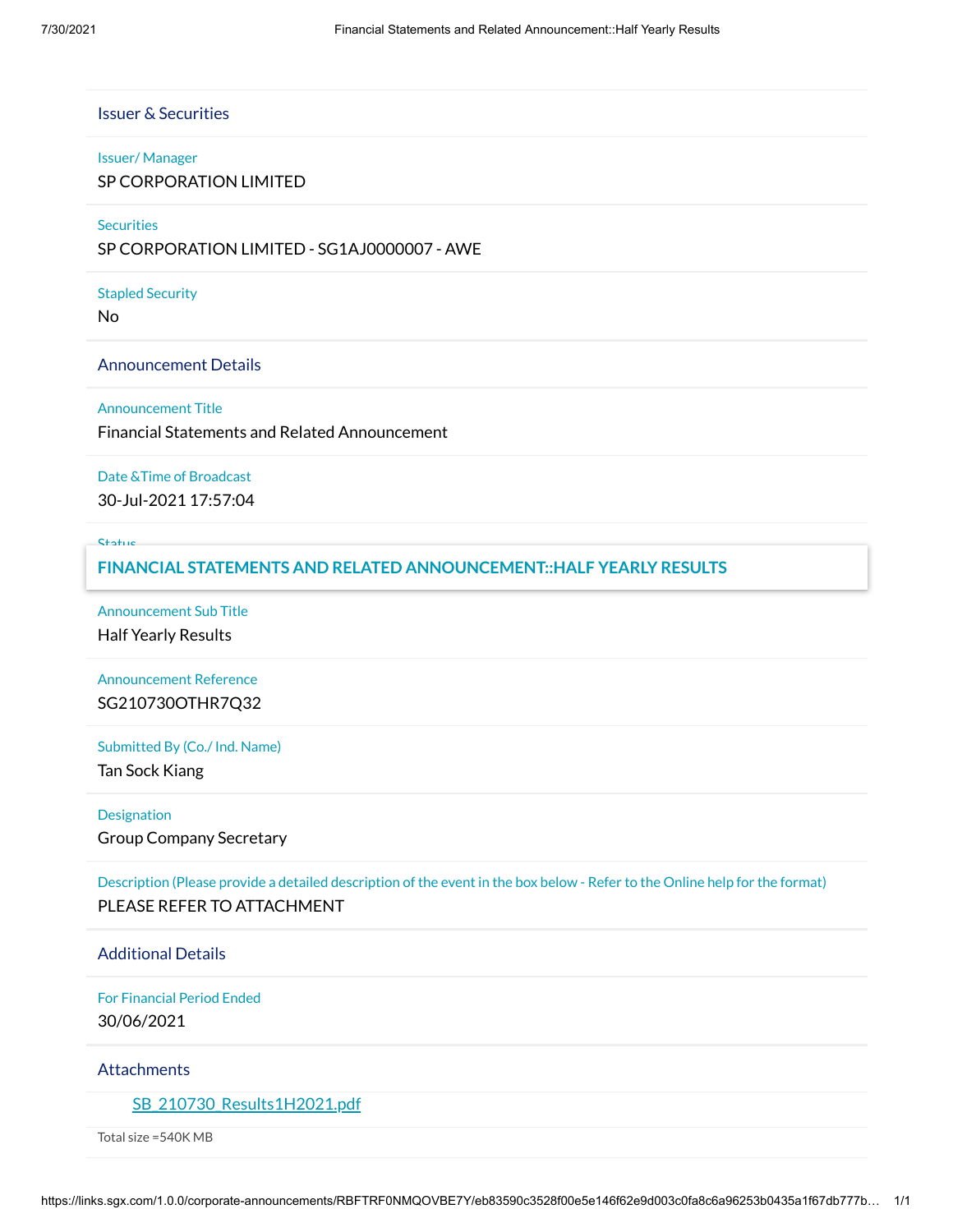

UNAUDITED CONDENSED INTERIM FINANCIAL STATEMENTS FOR THE SIX MONTHS ENDED 30 JUNE 2021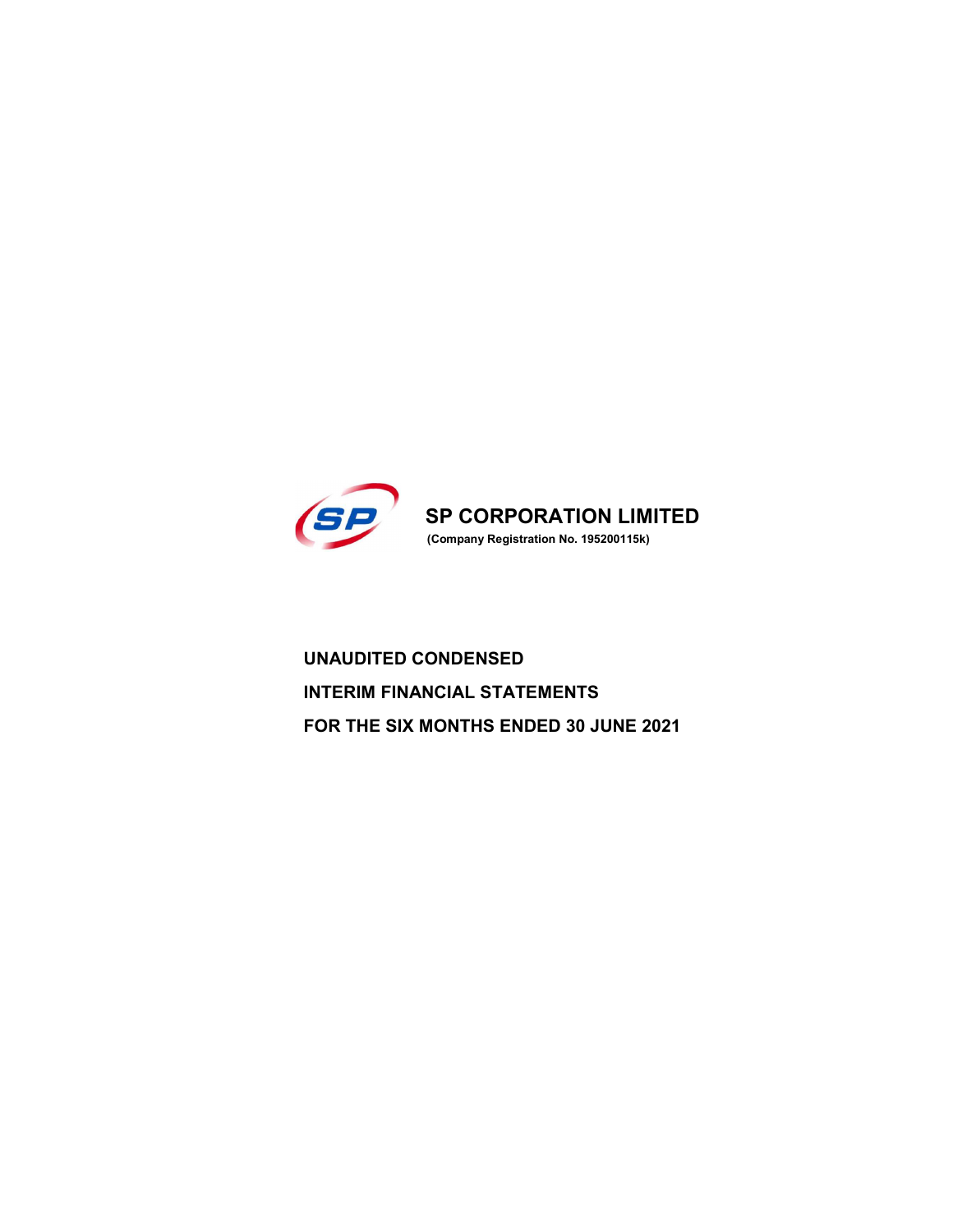# TABLE OF CONTENTS

|    |                                                      |                                                                  | Page     |  |  |  |  |  |
|----|------------------------------------------------------|------------------------------------------------------------------|----------|--|--|--|--|--|
| А. |                                                      | Condensed interim consolidated statement of comprehensive income | 1        |  |  |  |  |  |
| В. |                                                      | Condensed interim statements of financial position               | 2        |  |  |  |  |  |
|    | C. Condensed interim statements of changes in equity |                                                                  |          |  |  |  |  |  |
|    |                                                      | D. Condensed interim consolidated statement of cash flows        | 4        |  |  |  |  |  |
| Е. |                                                      | Notes to the condensed interim consolidated financial statements | $5 - 16$ |  |  |  |  |  |
| F. |                                                      | Other information required by Listing Rule Appendix 7.2          |          |  |  |  |  |  |
|    | 1                                                    | Review                                                           | 17       |  |  |  |  |  |
|    | 2                                                    | Review of performance of the Group                               | 17       |  |  |  |  |  |
|    | 3                                                    | Variance from prospect statement                                 | 18       |  |  |  |  |  |
|    | 4                                                    | Outlook                                                          | 18       |  |  |  |  |  |
|    | 5                                                    | Dividend                                                         | 19       |  |  |  |  |  |
|    | 6                                                    | Interested person transactions                                   | 20       |  |  |  |  |  |
|    | 7                                                    | Confirmation pursuant to Rule 720(1)                             | 20       |  |  |  |  |  |
|    | 8                                                    | Negative confirmation pursuant to Rule 705(5)                    | 21       |  |  |  |  |  |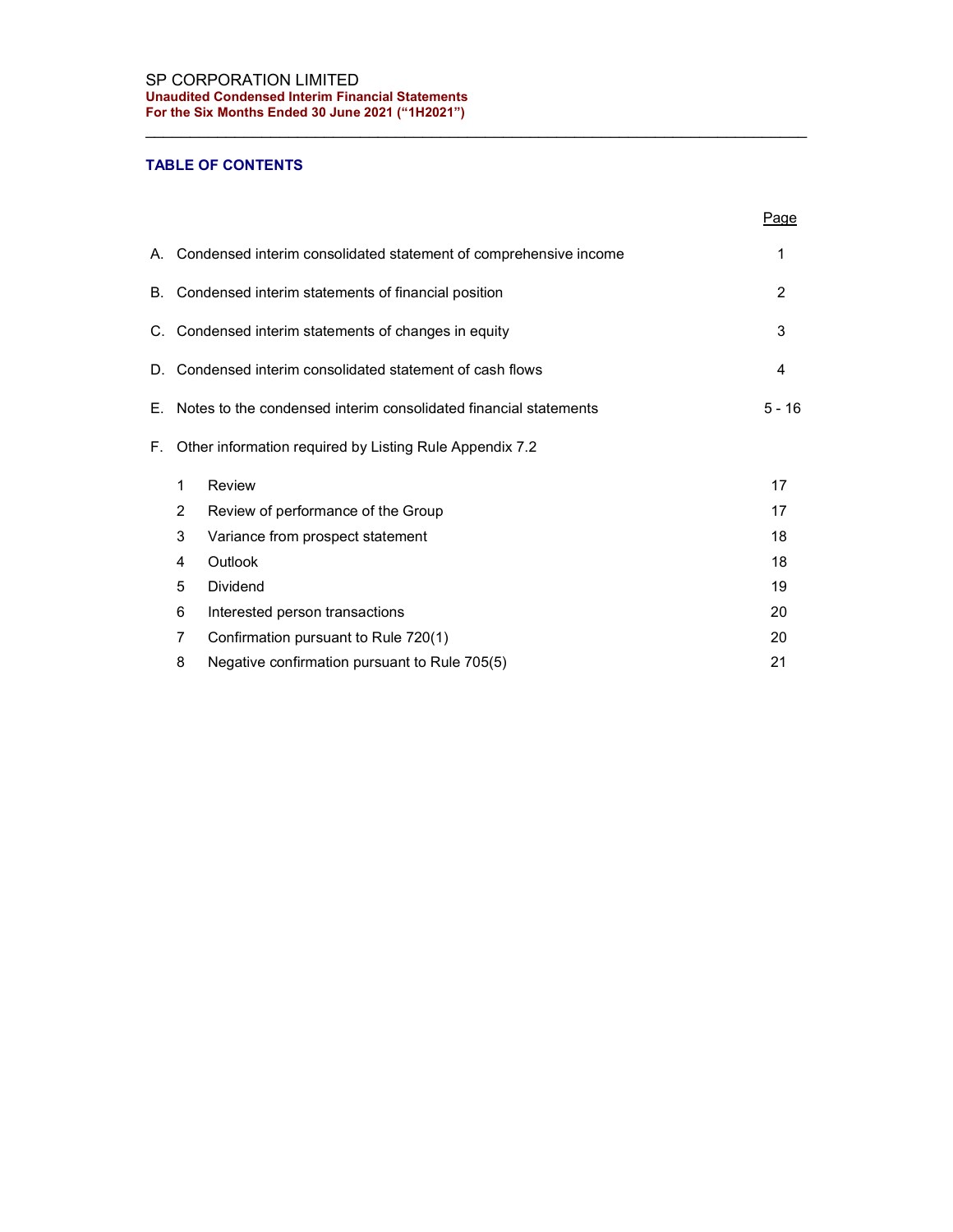## A. CONDENSED INTERIM CONSOLIDATED STATEMENT OF COMPREHENSIVE INCOME

| SP CORPORATION LIMITED                                                        |                |           |                            |             |
|-------------------------------------------------------------------------------|----------------|-----------|----------------------------|-------------|
| <b>Unaudited Condensed Interim Financial Statements</b>                       |                |           |                            |             |
| For the Six Months Ended 30 June 2021 ("1H2021")                              |                |           |                            |             |
|                                                                               |                |           |                            |             |
|                                                                               |                |           |                            |             |
| <b>CONDENSED INTERIM CONSOLIDATED STATEMENT OF COMPREHENSIVE INCOME</b><br>А. |                |           |                            |             |
|                                                                               |                |           |                            |             |
|                                                                               |                |           | Group<br><b>First Half</b> |             |
|                                                                               | <b>Note</b>    | 30.06.21  | 30.06.20                   | $+ / ( - )$ |
|                                                                               |                | \$'000    | \$'000                     | %           |
|                                                                               |                |           |                            |             |
| <b>Revenue</b>                                                                | 5              | 31,195    | 11,147                     | 180         |
| Cost of sales                                                                 |                | (30, 362) | (10, 854)                  | 180         |
| <b>Gross profit</b>                                                           |                | 833       | 293                        | 184         |
| Other operating income                                                        | 6              | 440       | 389                        | 13          |
| Administrative expenses                                                       |                | (871)     | (979)                      | (11)        |
| Interest income                                                               | $\overline{7}$ | 218       | 1,852                      | (88)        |
| Interest expense                                                              |                | (6)       | (67)                       | (91)        |
| Profit before tax                                                             | 8              | 614       | 1,488                      | (59)        |
| Income tax expense                                                            |                | (69)      | (169)                      | (59)        |
| Profit for the financial period, representing profit                          |                |           |                            |             |
| attributable to owners of the Company                                         |                | 545       | 1,319                      | (59)        |
|                                                                               |                |           |                            |             |
| Other comprehensive income after tax:                                         |                |           |                            |             |
| Item that may be reclassified subsequently to profit or loss                  |                |           |                            |             |
| Exchange differences on translation of foreign operations                     | Α              | (185)     | 500                        | n.m         |
| Other comprehensive income for the financial period,                          |                |           |                            |             |
| net of tax, attributable to owners of the Company                             |                | (185)     | 500                        | n.m         |
|                                                                               |                |           |                            |             |
| Total comprehensive income for the financial period                           |                |           |                            |             |
| attributable to owners of the Company                                         |                | 360       | 1,819                      | (80)        |
| Basic and diluted earnings per share (cents)                                  |                |           |                            |             |
|                                                                               | 9              | 1.55      | 3.76                       | (59)        |

n.m: Not meaningful

### Note A:

The translation loss in the current financial period was due to the depreciation of US dollar against Singapore dollar upon consolidation of subsidiaries whose functional currency is US dollar. The net appreciation of US dollar against Singapore dollar in 1H2020 resulted in a translation gain for the previous financial period.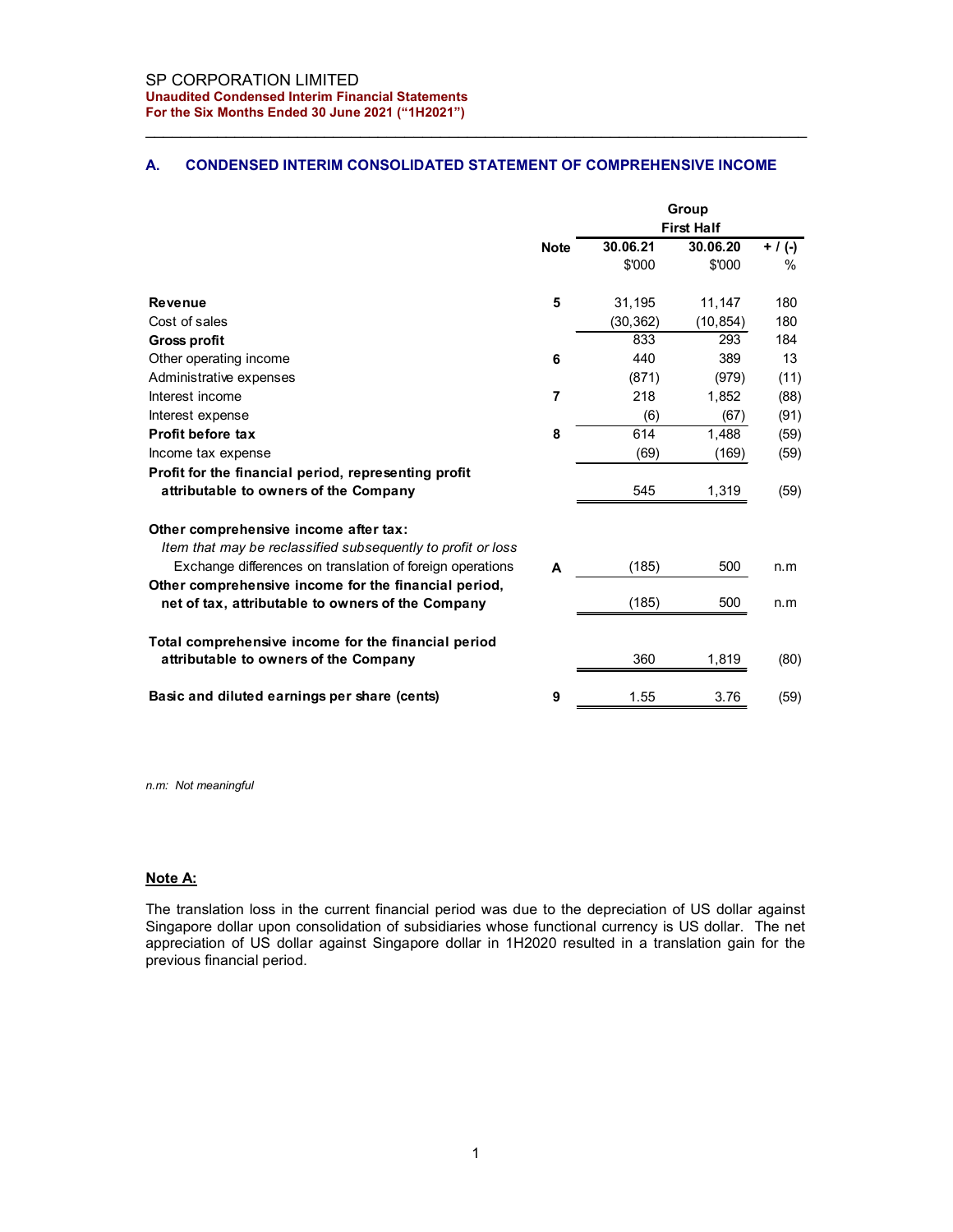## B. CONDENSED INTERIM STATEMENTS OF FINANCIAL POSITION

| SP CORPORATION LIMITED<br><b>Unaudited Condensed Interim Financial Statements</b><br>For the Six Months Ended 30 June 2021 ("1H2021") |             |                         |                    |                                |                                |
|---------------------------------------------------------------------------------------------------------------------------------------|-------------|-------------------------|--------------------|--------------------------------|--------------------------------|
|                                                                                                                                       |             |                         |                    |                                |                                |
|                                                                                                                                       |             |                         |                    |                                |                                |
|                                                                                                                                       |             |                         |                    |                                |                                |
|                                                                                                                                       |             |                         |                    |                                |                                |
|                                                                                                                                       |             |                         |                    |                                |                                |
|                                                                                                                                       |             |                         |                    |                                |                                |
|                                                                                                                                       |             |                         |                    |                                |                                |
| В.<br><b>CONDENSED INTERIM STATEMENTS OF FINANCIAL POSITION</b>                                                                       |             |                         |                    |                                |                                |
|                                                                                                                                       |             |                         |                    |                                |                                |
|                                                                                                                                       |             | Group                   |                    | Company                        |                                |
|                                                                                                                                       | <b>Note</b> | 30.06.21<br>\$'000      | 31.12.20<br>\$'000 | 30.06.21<br>\$'000             | 31.12.20<br>\$'000             |
| <b>ASSETS</b>                                                                                                                         |             |                         |                    |                                |                                |
|                                                                                                                                       |             |                         |                    |                                |                                |
| <b>Non-current assets</b>                                                                                                             |             |                         |                    |                                |                                |
| Plant and equipment                                                                                                                   | 11          | 124                     | 120                | 122                            | 116                            |
| Right-of-use asset                                                                                                                    |             | 449                     | 499                | 449                            | 499                            |
| Investments in subsidiaries<br>Trade receivables                                                                                      | 12          | $\blacksquare$<br>1,471 | $\overline{a}$     | 29,441                         | 29,374                         |
| Deferred tax asset                                                                                                                    |             | 72                      | 2,915<br>80        | $\overline{\phantom{a}}$<br>72 | $\overline{\phantom{0}}$<br>80 |
| Total non-current assets                                                                                                              |             | 2,116                   | 3,614              | 30,084                         | 30,069                         |
|                                                                                                                                       |             |                         |                    |                                |                                |
| <b>Current assets</b>                                                                                                                 |             |                         |                    |                                |                                |
| Trade and other receivables                                                                                                           | 12          | 18,697                  | 26,534             | 119                            | 18,655                         |
| Tax recoverable                                                                                                                       |             | 3                       | 6                  |                                |                                |
| Cash and bank balances                                                                                                                |             | 37,996                  | 34,405             | 19,495                         | 1,919                          |
| Total current assets                                                                                                                  |             | 56,696                  | 60,945             | 19,614                         | 20,574                         |
| <b>Total assets</b>                                                                                                                   |             | 58,812                  | 64,559             | 49,698                         | 50,643                         |
|                                                                                                                                       |             |                         |                    |                                |                                |
| <b>EQUITY AND LIABILITIES</b>                                                                                                         |             |                         |                    |                                |                                |
| <b>Equity</b>                                                                                                                         |             |                         |                    |                                |                                |
| Share capital                                                                                                                         | 13          | 58,366                  | 58,366             | 58,366                         | 58,366                         |
| Translation reserve                                                                                                                   |             | (1,050)                 | (865)              |                                |                                |
| Capital reserve                                                                                                                       |             |                         |                    | 594                            | 594                            |
| <b>Accumulated losses</b>                                                                                                             |             | (222)                   | (767)              | (20, 806)                      | (20, 791)                      |
| Total equity                                                                                                                          |             | 57,094                  | 56,734             | 38,154                         | 38,169                         |
| <b>Non-current liabilities</b>                                                                                                        |             |                         |                    |                                |                                |
| Other payables                                                                                                                        | 14          | 28                      | 28                 | 28                             | 28                             |
| Lease liability                                                                                                                       |             | 332                     | 379                | 332                            | 379                            |
| Deferred tax liabilities                                                                                                              |             | 173                     | 151                | 80                             | 88                             |
| Total non-current liabilities                                                                                                         |             | 533                     | 558                | 440                            | 495                            |
|                                                                                                                                       |             |                         |                    |                                |                                |
| <b>Current liabilities</b><br>Trade and other payables                                                                                | 14          | 906                     | 6,784              | 10,999                         | 11,876                         |
| Lease liability                                                                                                                       |             | 94                      | 93                 | 94                             | 93                             |
| Income tax payable                                                                                                                    |             | 185                     | 390                | 11                             | $10\,$                         |
| <b>Total current liabilities</b>                                                                                                      |             | 1,185                   | 7,267              | 11,104                         | 11,979                         |
| <b>Total liabilities</b>                                                                                                              |             | 1,718                   | 7,825              | 11,544                         | 12,474                         |
|                                                                                                                                       |             | 58,812                  | 64,559             | 49,698                         |                                |
| <b>Total equity and liabilities</b>                                                                                                   |             |                         |                    |                                | 50,643                         |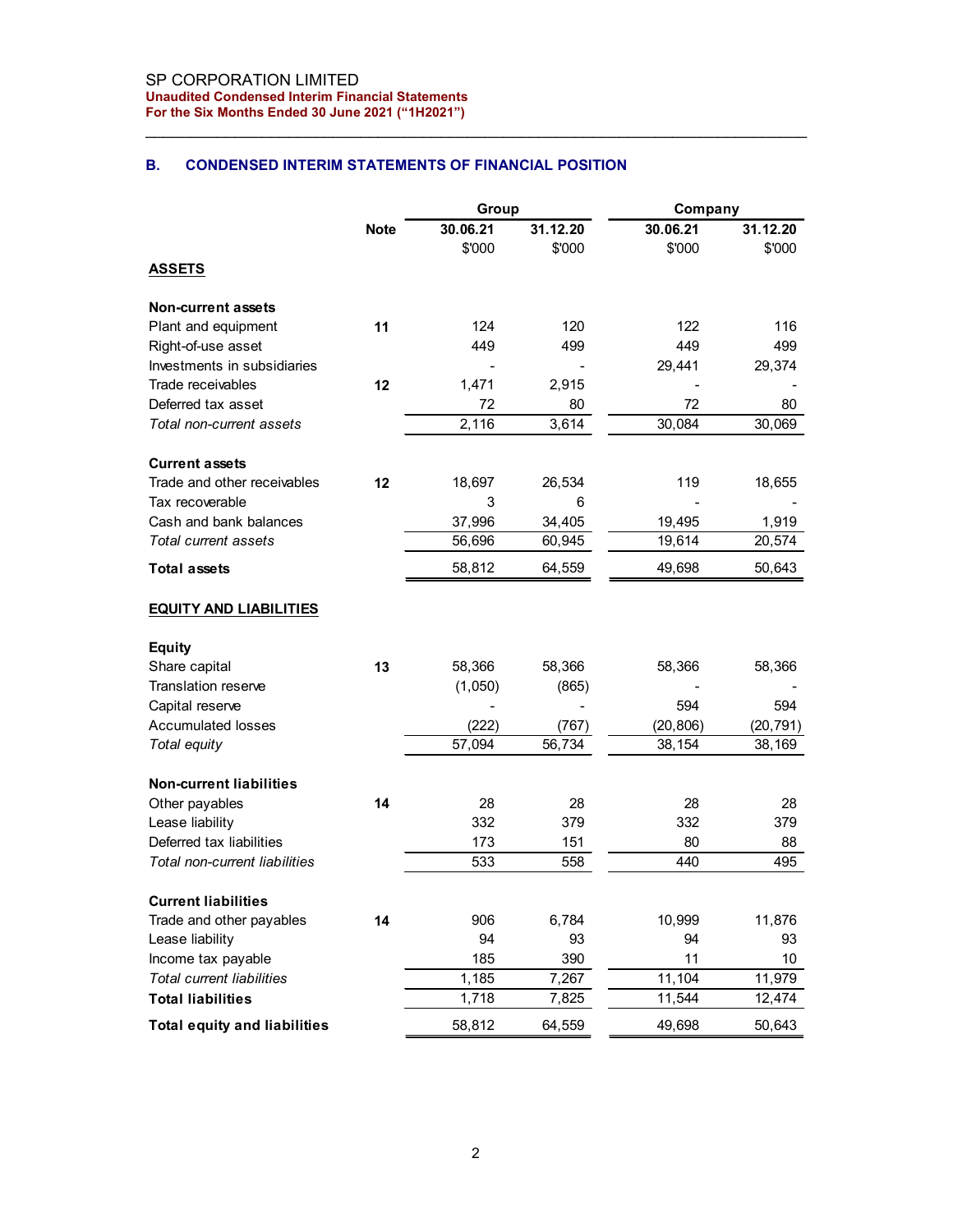# C. CONDENSED INTERIM STATEMENTS OF CHANGES IN EQUITY

| SP CORPORATION LIMITED<br><b>Unaudited Condensed Interim Financial Statements</b> |                                                      |                                  |                                                      |                                              |                                  |
|-----------------------------------------------------------------------------------|------------------------------------------------------|----------------------------------|------------------------------------------------------|----------------------------------------------|----------------------------------|
| For the Six Months Ended 30 June 2021 ("1H2021")                                  |                                                      |                                  |                                                      |                                              |                                  |
| C.<br><b>CONDENSED INTERIM STATEMENTS OF CHANGES IN EQUITY</b>                    |                                                      |                                  |                                                      |                                              |                                  |
|                                                                                   |                                                      |                                  |                                                      | Equity attributable to owners of the Company |                                  |
|                                                                                   | Share<br>capital<br>\$'000                           | Translation<br>reserve<br>\$'000 | Capital<br>reserve<br>\$'000                         | Accumulated<br>losses<br>\$'000              | <b>Total</b><br>equity<br>\$'000 |
| Group                                                                             |                                                      |                                  |                                                      |                                              |                                  |
| At 1 January 2021<br>Total comprehensive income for the financial period          | 58,366                                               | (865)                            |                                                      | (767)                                        | 56,734                           |
| Profit for the financial period                                                   |                                                      | $\overline{\phantom{a}}$         | $\overline{\phantom{a}}$                             | 545                                          | 545                              |
| Other comprehensive loss for the financial period<br>Total                        | $\overline{\phantom{a}}$<br>$\overline{\phantom{a}}$ | (185)<br>(185)                   | $\overline{\phantom{a}}$<br>$\overline{\phantom{a}}$ | $\overline{\phantom{a}}$<br>545              | (185)<br>360                     |
| At 30 June 2021                                                                   | 58,366                                               | (1,050)                          |                                                      | (222)                                        | 57,094                           |
|                                                                                   |                                                      |                                  |                                                      |                                              |                                  |
| At 1 January 2020<br>Total comprehensive income for the financial period          | 58,366                                               | (458)                            |                                                      | (2, 162)                                     | 55,746                           |
| Profit for the financial period                                                   |                                                      | ٠                                |                                                      | 1,319                                        | 1,319                            |
| Other comprehensive profit for the financial period<br>Total                      | $\blacksquare$<br>$\overline{\phantom{a}}$           | 500<br>500                       | $\overline{\phantom{a}}$<br>$\overline{\phantom{a}}$ | $\overline{\phantom{a}}$<br>1,319            | 500<br>1,819                     |
| At 30 June 2020                                                                   | 58,366                                               | 42                               |                                                      | (843)                                        | 57,565                           |
| Company                                                                           |                                                      |                                  |                                                      |                                              |                                  |
|                                                                                   |                                                      |                                  |                                                      |                                              |                                  |
| At 1 January 2021<br>Loss for the financial period, representing total            | 58,366                                               |                                  | 594                                                  | (20, 791)                                    | 38,169                           |
| comprehensive loss for the financial period                                       |                                                      | $\overline{\phantom{a}}$         | $\overline{\phantom{a}}$                             | (15)                                         | (15)                             |
| At 30 June 2021                                                                   | 58,366                                               | $\blacksquare$                   | 594                                                  | (20, 806)                                    | 38,154                           |
| At 1 January 2020<br>Profit for the financial period, representing total          | 58,366                                               |                                  | $\overline{\phantom{a}}$                             | (19, 507)                                    | 38,859                           |
| comprehensive income for the financial period                                     |                                                      |                                  | $\blacksquare$                                       | 189                                          | 189                              |
| At 30 June 2020                                                                   | 58,366                                               | $\overline{\phantom{a}}$         | $\blacksquare$                                       | (19, 318)                                    | 39,048                           |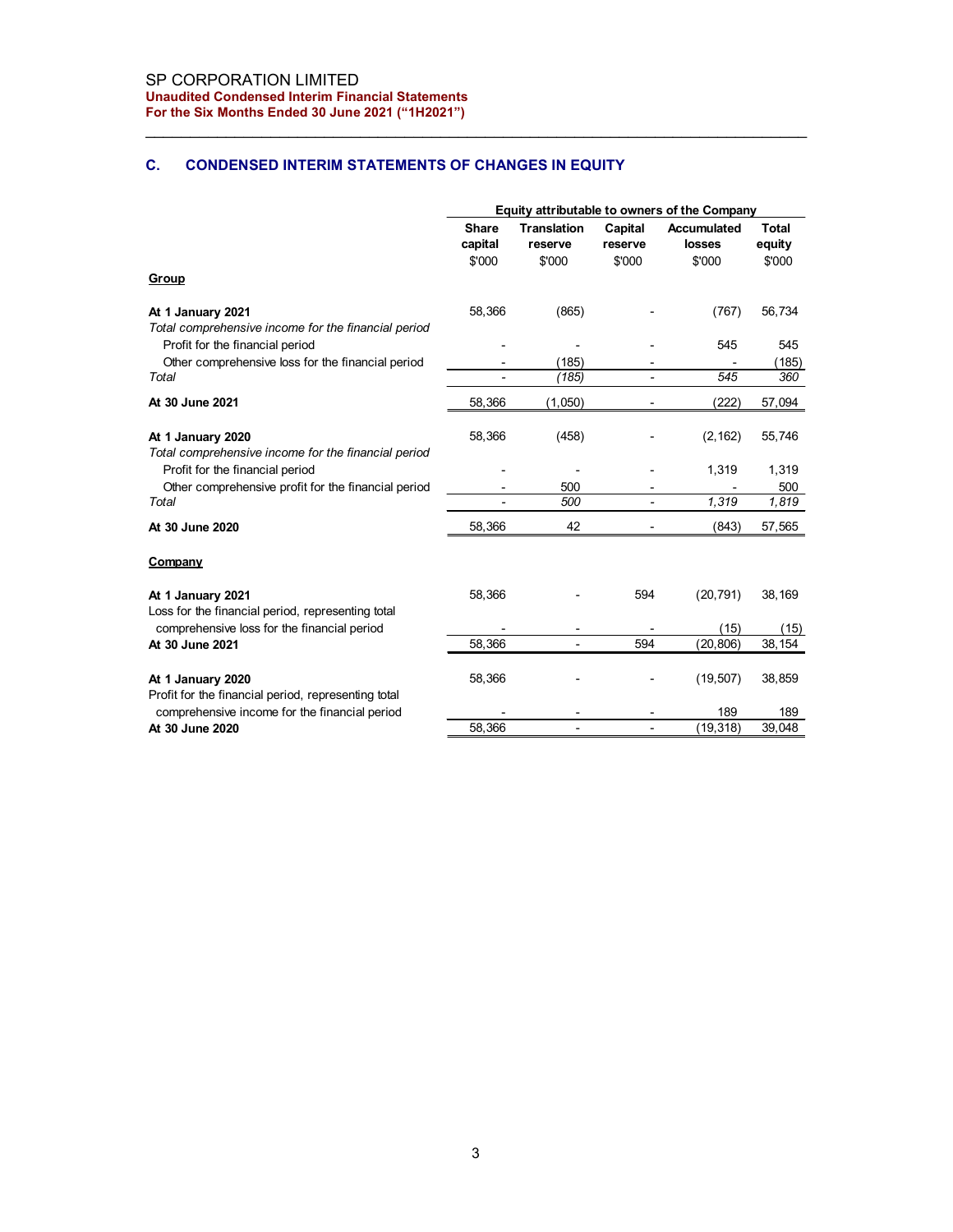# D. CONDENSED INTERIM CONSOLIDATED STATEMENT OF CASH FLOWS

| SP CORPORATION LIMITED                                                                  |                          |                    |                    |
|-----------------------------------------------------------------------------------------|--------------------------|--------------------|--------------------|
| <b>Unaudited Condensed Interim Financial Statements</b>                                 |                          |                    |                    |
| For the Six Months Ended 30 June 2021 ("1H2021")                                        |                          |                    |                    |
|                                                                                         |                          |                    |                    |
| D.<br><b>CONDENSED INTERIM CONSOLIDATED STATEMENT OF CASH FLOWS</b>                     |                          |                    |                    |
|                                                                                         |                          |                    |                    |
|                                                                                         |                          | Group              |                    |
|                                                                                         |                          | <b>First Half</b>  |                    |
|                                                                                         |                          | 30.06.21           | 30.06.20           |
|                                                                                         |                          | \$'000             | \$'000             |
| <b>Operating activities</b>                                                             |                          |                    |                    |
| Profit before tax                                                                       |                          | 614                | 1,488              |
| Adjustments for:<br>Depreciation of plant and equipment                                 |                          | $\overline{c}$     | 12                 |
| Depreciation of right-of-use asset                                                      |                          | 50                 |                    |
| Interest expense                                                                        |                          | 6                  | 67                 |
| Interest income                                                                         |                          | (218)              | (1,852)            |
| Operating cash flows before movements in working capital<br>Trade and other receivables |                          | 454<br>9,403       | (285)<br>5,002     |
| Restricted bank balances                                                                |                          | (15)               | (1,048)            |
| Trade and other payables                                                                |                          | (6,013)            | (1, 552)           |
| Lease liability                                                                         |                          | 4                  |                    |
| Cash generated from operations                                                          |                          | 3,833              | 2,117              |
| Interest received<br>Interest paid                                                      |                          | 42<br>(6)          | (92)               |
| Income tax paid, net                                                                    |                          | (232)              | (37)               |
| Net cash from operating activities                                                      |                          | 3,637              | 1,989              |
|                                                                                         |                          |                    |                    |
| Investing activity                                                                      |                          |                    |                    |
| Payments for acquisition of plant and equipment<br>Net cash used in investing activity  |                          | (6)<br>(6)         | (3)<br>(3)         |
|                                                                                         |                          |                    |                    |
| <b>Financing activities</b>                                                             |                          |                    |                    |
| Proceeds from borrowings                                                                |                          | 7,713              | 11,308             |
| Repayments of borrowings                                                                |                          | (7, 713)           | (16, 353)          |
| Repayment of lease liability<br>Net cash used in financing activities                   |                          | (50)<br>(50)       | (5,045)            |
|                                                                                         |                          |                    |                    |
| Net increase (decrease) in cash and cash equivalents                                    |                          | 3,581              | (3,059)            |
| Cash and cash equivalents at the beginning of financial period                          |                          | 32,772             | 4,768              |
| Effects of exchange rate changes on the balance of cash held in<br>foreign currencies   |                          | (5)                |                    |
| Cash and cash equivalents at the end of financial period                                |                          | 36,348             | 261<br>1,970       |
|                                                                                         |                          |                    |                    |
|                                                                                         |                          |                    |                    |
|                                                                                         |                          | Group              |                    |
|                                                                                         | 30.06.21<br>\$'000       | 31.12.20<br>\$'000 | 30.06.20<br>\$'000 |
| Cash and cash equivalents comprise:                                                     |                          |                    |                    |
| Cash at bank and on hand                                                                | 36,348                   | 32,170             | 1,881              |
| Fixed deposits                                                                          | $\overline{\phantom{a}}$ | 602                | 89                 |
| Cash and cash equivalents in statement of cash flows                                    | 36,348                   | 32,772             | 1,970              |
| Pledged fixed deposits<br>Cash and bank balances in statement of financial position     | 1,648<br>37,996          | 1,633<br>34,405    | 1,763<br>3,733     |
|                                                                                         |                          |                    |                    |

|                                                           |          | Group    |          |
|-----------------------------------------------------------|----------|----------|----------|
|                                                           | 30.06.21 | 31.12.20 | 30.06.20 |
|                                                           | \$'000   | \$'000   | \$'000   |
| Cash and cash equivalents comprise:                       |          |          |          |
| Cash at bank and on hand                                  | 36.348   | 32.170   | .881     |
| Fixed deposits                                            |          | 602      | 89       |
| Cash and cash equivalents in statement of cash flows      | 36,348   | 32.772   | 1,970    |
| Pledged fixed deposits                                    | 1,648    | 1,633    | 1,763    |
| Cash and bank balances in statement of financial position | 37,996   | 34,405   | 3,733    |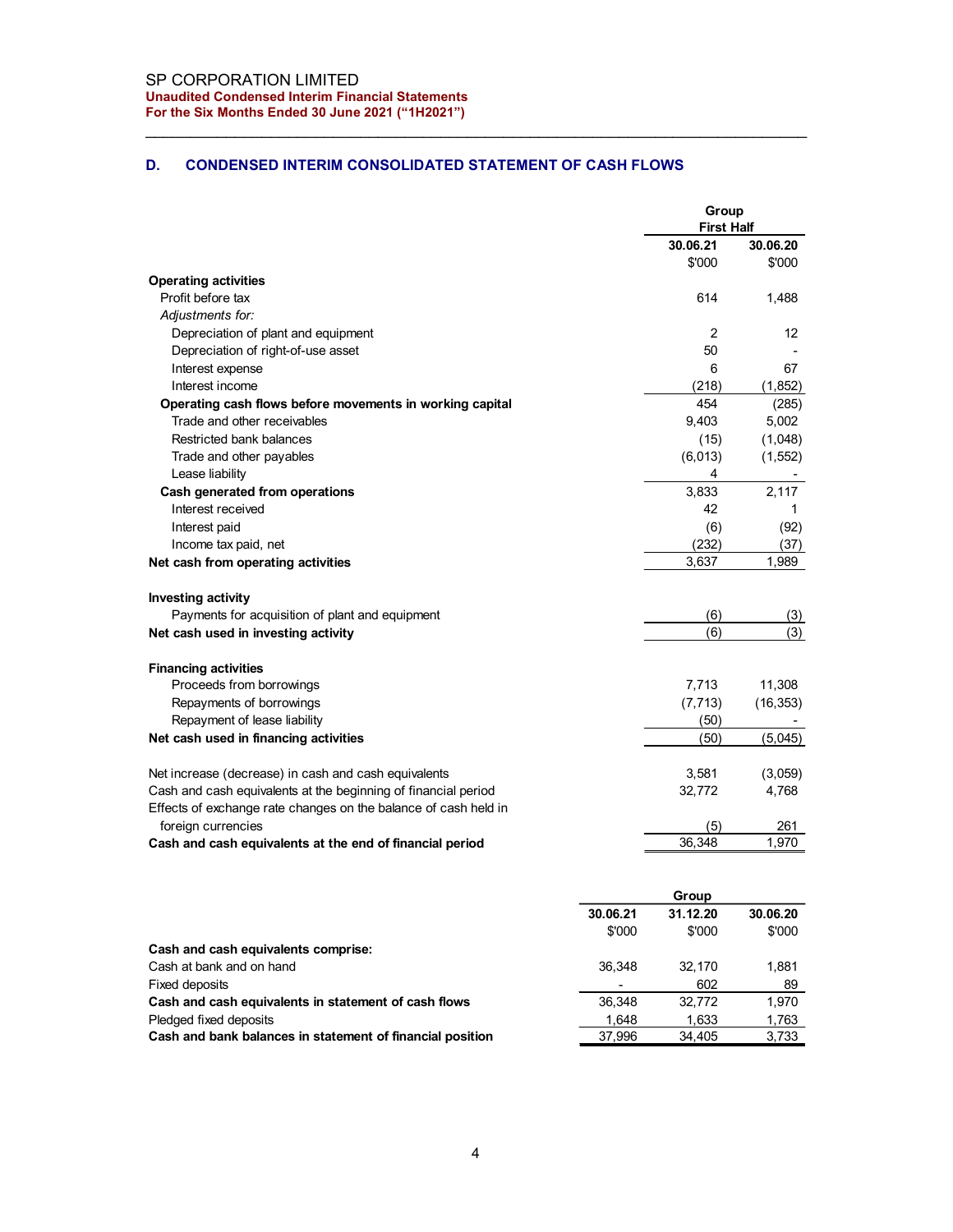## E. NOTES TO THE CONDENSED INTERIM CONSOLIDATED FINANCIAL STATEMENTS

#### 1 Corporate Information

SP Corporation Limited (the "Company") (Registration No. 195200115K) is domiciled and incorporated in Singapore with its registered office at 9 Oxley Rise, #03-02 The Oxley, Singapore 238697 and principal place of business at 896 Dunearn Road, #03-11 Link@896, Singapore 589472. The Company is listed on the Singapore Exchange Securities Trading Limited ("SGX-ST"). The condensed interim financial statements are expressed in Singapore dollars, which is also the functional currency of the Company.

The immediate holding company is Tuan Sing Holdings Limited ("Tuan Sing"), a company incorporated in Singapore and listed on the SGX-ST. Tuan Sing's major shareholder is Nuri Holdings (S) Pte Ltd, incorporated in Singapore. Related companies in these financial statements refer to members of the immediate holding company's group of companies.

The principal activity of the Company is that of investment holding, which includes the provision of management services to related companies. The principal activities of the subsidiaries are trading and marketing of industrial products, distribution of consumer products, distribution of tyres, retreading of tyres, engineering contractor and investment holding.

These condensed interim consolidated financial statements as at and for the six months ended 30 June 2021 comprise the Company and its subsidiaries (collectively, the "Group").

## 2 Basis of Preparation

The condensed interim financial statements for the six months ended 30 June 2021 have been prepared in accordance with Singapore Financial Reporting Standard (International) ("SFRS(I)") 1-34 Interim Financial Reporting issued by the Accounting Standards Council Singapore. The condensed interim financial statements do not include all the information required for a complete set of financial statements. However, selected explanatory notes are included to explain events and transactions that are significant to an understanding of the changes in the Group's financial position and performance of the Group since the last annual financial statements for the financial year ended 31 December 2020.

The accounting policies adopted are consistent with those of the previous financial year which were prepared in accordance with SFRS(I)s, except for the adoption of new and amended standards as set out in Note 2.1.

#### 2.1 New and amended standards adopted by the Group

On 1 January 2021, the Group and the Company adopted all the new and revised SFRS(I) pronouncements that are relevant to its operations. The adoption of these new/revised SFRS(I) pronouncements does not result in changes to the Group's and the Company's accounting policies and has no material effect on the amounts reported for the current financial period or prior financial years.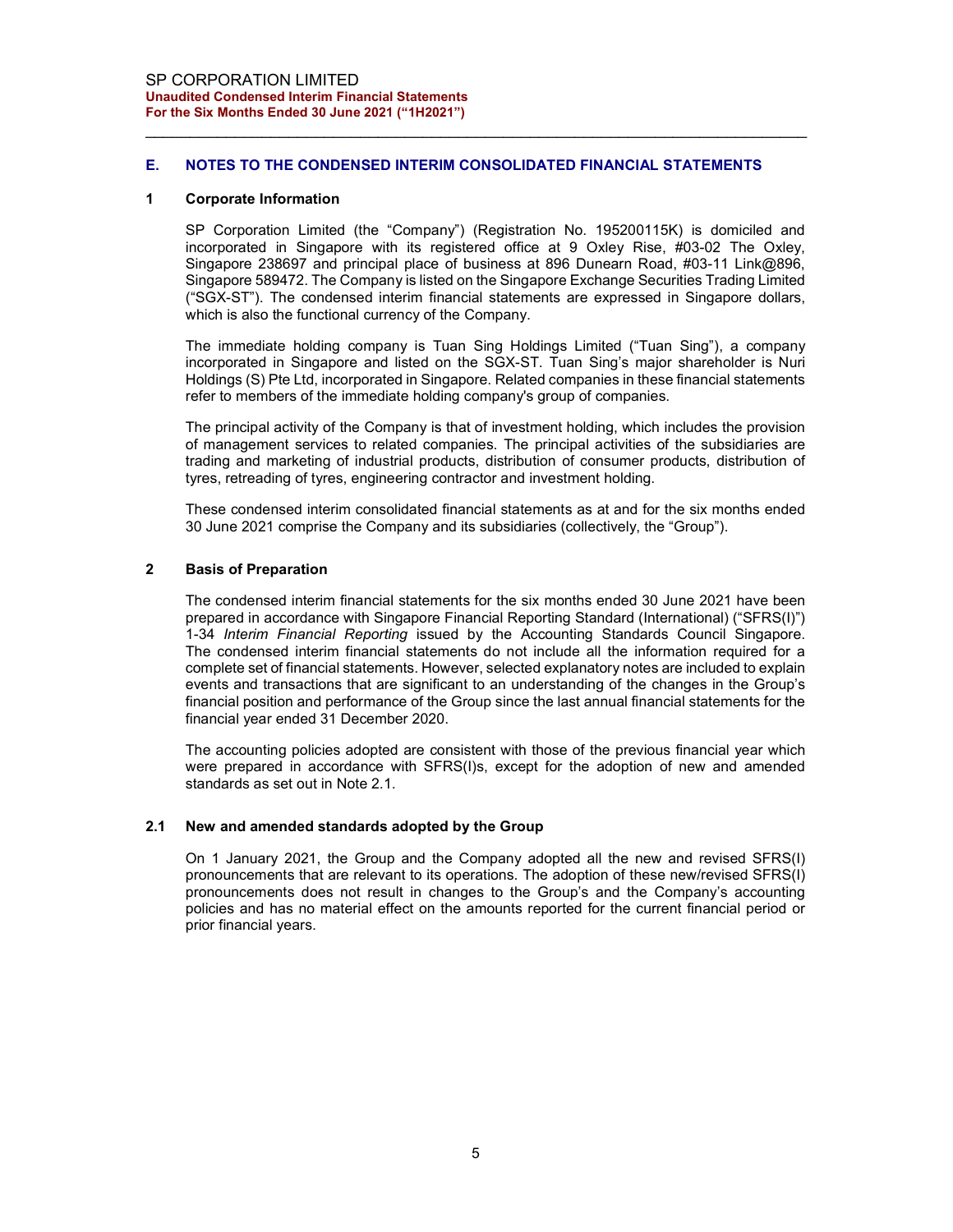#### 2.2 Use of judgements and estimates

In preparing the condensed interim financial statements, management has made judgements, estimates and assumptions that affect the application of accounting policies and the reported amounts of assets and liabilities, income and expense. Actual results may differ from these estimates.

The significant judgements made by management in applying the Group's accounting policies and the key sources of estimation uncertainty were the same as those that applied to the audited consolidated financial statements as at and for the financial year ended 31 December 2020.

Estimates and underlying assumptions are reviewed on an ongoing basis. Revisions to accounting estimates are recognised in the period in which the estimates are revised and in any future periods affected.

## Critical judgements in applying the entity's accounting policies

Management is of the view that apart from those involving estimations (see below), there are no critical judgements involved that management has made in the process of applying the Group's accounting policies, that have a significant effect on the amounts recognised in the condensed interim financial statements.

### Key sources of estimation uncertainty

The key assumptions concerning the future, and other key sources of estimation uncertainty at the end of the reporting period, that have a significant risk of causing a material adjustment to the carrying amounts of assets and liabilities within the next reporting period, are discussed below.

#### Recoverability of refundable trade deposit

Management assesses at the end of each reporting period whether there is any evidence that the refundable trade deposit of US\$6,000,000 (equivalent to \$8,070,000) [31 December 2020: US\$6,000,000 (equivalent to \$7,999,000)] placed with a related party is impaired. A considerable amount of judgement is required in assessing the ultimate realisation of this deposit, including reviewing the financial information of the related party, its current creditworthiness and past collection history from the coal mine with which the Group has placed the deposit. If the financial condition of the coal mine deteriorates, resulting in an impairment of its ability to make payments, an allowance may be required. The carrying amount and details of the refundable trade deposit is disclosed in Note 12 to the condensed interim financial statements.

#### Calculation of loss allowance

When measuring expected credit losses ("ECL"), the Group uses reasonable and supportable forward-looking information, which is based on assumptions for the future movement of different economic drivers and how these drivers will affect each other.

Loss given default is an estimate of the loss arising on default. It is based on the difference between the contractual cash flows due and those that the lender would expect to receive, taking into account cash flows from collateral and integral credit enhancements.

Probability of default constitutes a key input in measuring ECL. Probability of default is an estimate of the likelihood of default over a given time horizon, the calculation of which includes historical data, assumptions and expectations of future conditions.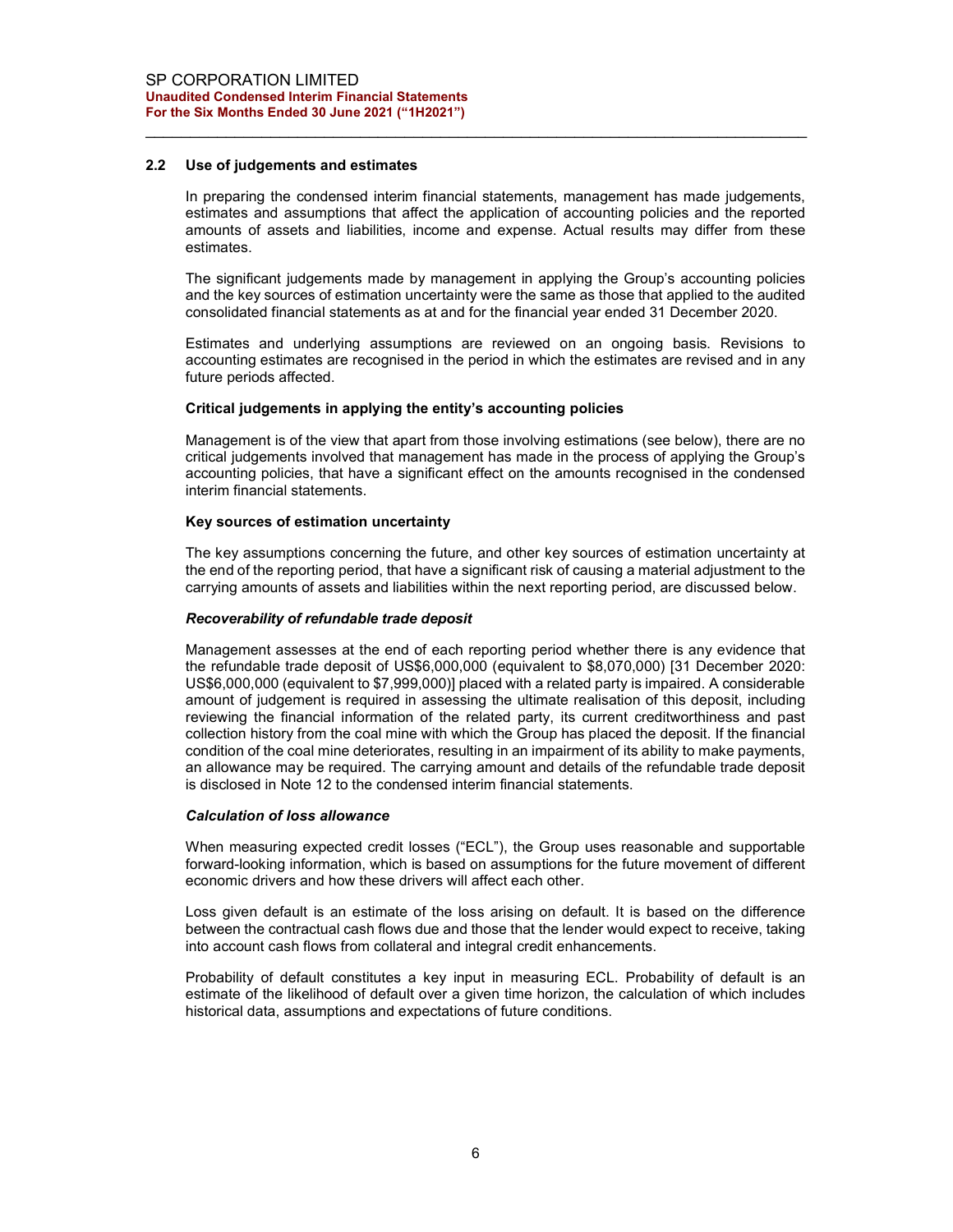## 3 Seasonal operations

The Group's businesses are not affected significantly by seasonal or cyclical factors during the financial period.

# 4 Segment and revenue information

The Group is organised into the following main business segments:

| <b>Segment</b>             | <b>Principal activities</b>                                                                                                                                                                                  |
|----------------------------|--------------------------------------------------------------------------------------------------------------------------------------------------------------------------------------------------------------|
| <b>Commodities Trading</b> | Trades and markets a broad range of products including coal,<br>rubber, metals as well as other commodities and products<br>used by manufacturers in the energy, metal and automotive<br>industries in Asia. |
| Corporate and Others       | General corporate activities and others.                                                                                                                                                                     |

These operating segments are reported in a manner consistent with internal reporting provided to the chief operating decision maker who is responsible for allocating resources and assessing performance of the operating segments.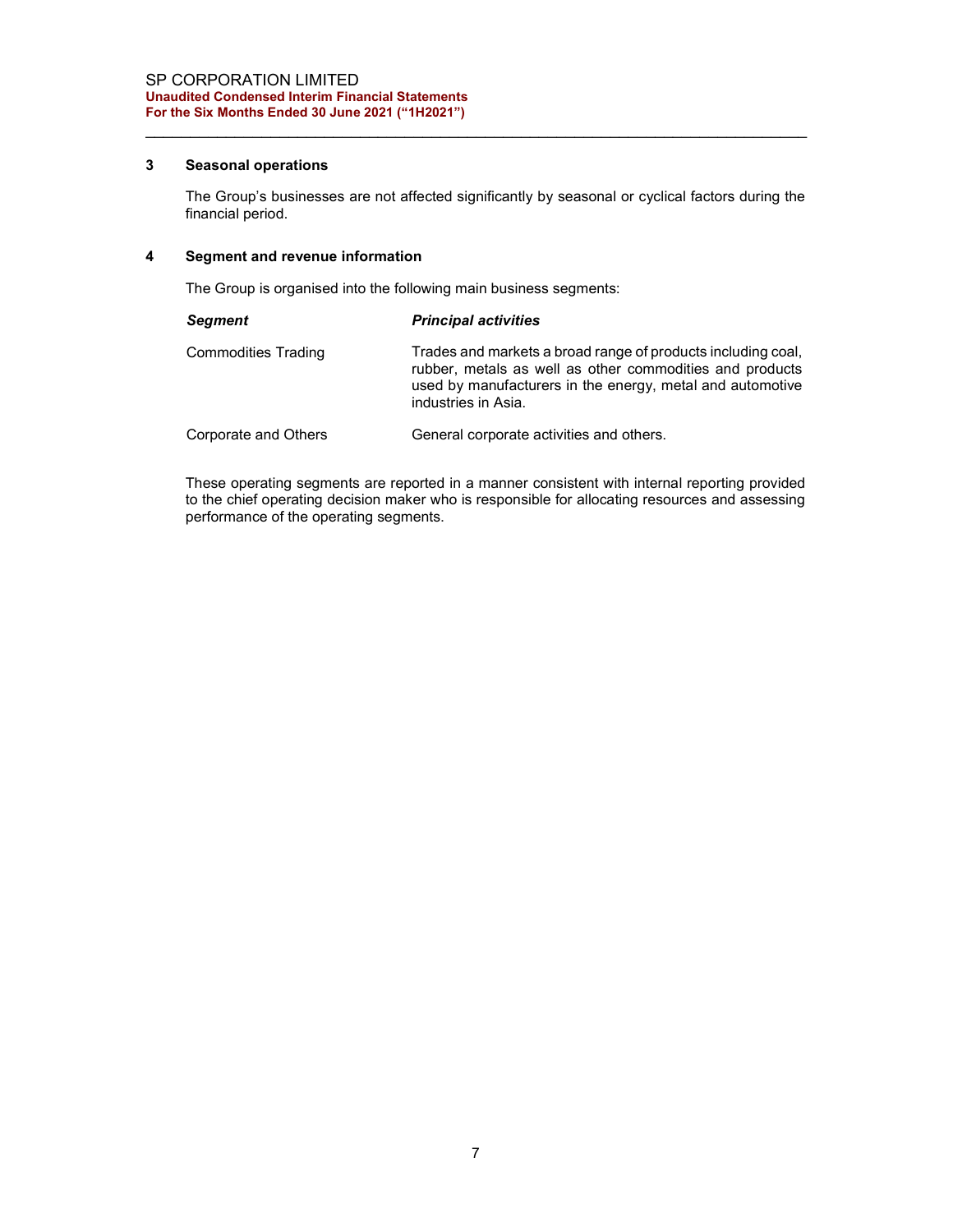# 4 Segment and revenue information (cont'd)

# Segment revenue and results

| Segment and revenue information (cont'd)<br><b>Segment revenue and results</b>          |                                         |                                 |                                                   |                        |
|-----------------------------------------------------------------------------------------|-----------------------------------------|---------------------------------|---------------------------------------------------|------------------------|
| Information regarding the Group's reportable segments is presented in the tables below. |                                         |                                 |                                                   |                        |
|                                                                                         | <b>Commodities</b><br>trading<br>\$'000 | and others<br>\$'000            | Corporate Inter-segment<br>eliminations<br>\$'000 | Consolidated<br>\$'000 |
| 1H2021                                                                                  |                                         |                                 |                                                   |                        |
| Revenue<br>- External customers<br>- Inter-segment                                      | 31,195                                  | $\overline{\phantom{0}}$<br>772 | $\blacksquare$<br>(772)                           | 31,195                 |
| Total segment revenue                                                                   | 31,195                                  | 772                             | (772)                                             | 31,195                 |
| <b>Result</b><br>Segment result<br>Interest income<br>Interest expense                  | (174)<br>200<br>(3)                     | 514<br>18<br>(3)                | 62<br>$\blacksquare$<br>$\blacksquare$            | 402<br>218<br>(6)      |
| Profit before tax                                                                       | 23                                      | 529                             | 62                                                | 614                    |
| Income tax expense                                                                      |                                         |                                 |                                                   | (69)                   |
| Profit after tax                                                                        |                                         |                                 |                                                   | 545                    |
|                                                                                         |                                         |                                 |                                                   |                        |
| 30 June 2021<br><b>Assets</b>                                                           |                                         |                                 |                                                   |                        |
| Segment assets<br>Total assets                                                          | 35,765                                  | 23,012                          | 35                                                | 58,812<br>58,812       |
| Liabilities<br>Segment liabilities<br><b>Total liabilities</b>                          | 617                                     | 1,200                           | (99)                                              | 1,718<br>1,718         |
| Other information<br>Capital expenditure<br>Depreciation of plant and                   |                                         | 6                               |                                                   | $\,6$                  |
| equipment<br>Depreciation of                                                            | $\overline{2}$                          |                                 |                                                   | $\overline{2}$         |
| right-of-use asset                                                                      |                                         | 50                              |                                                   | 50                     |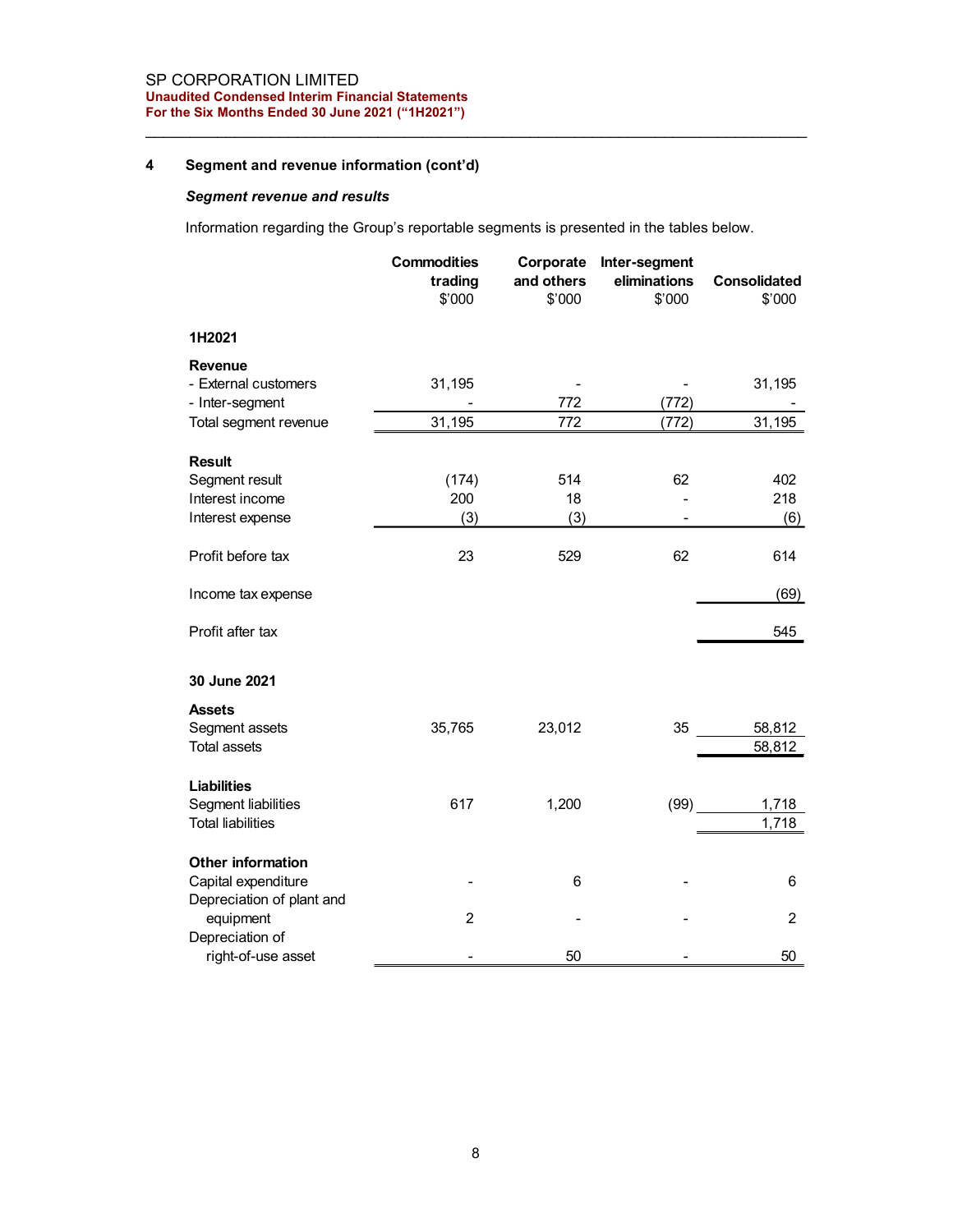#### SP CORPORATION LIMITED Unaudited Condensed Interim Financial Statements For the Six Months Ended 30 June 2021 ("1H2021")

## 4 Segment and revenue information (cont'd)

#### Segment revenue and results (cont'd)

| Segment and revenue information (cont'd)                              |                                         |                          |                                                   |                        |
|-----------------------------------------------------------------------|-----------------------------------------|--------------------------|---------------------------------------------------|------------------------|
| Segment revenue and results (cont'd)                                  |                                         |                          |                                                   |                        |
|                                                                       | <b>Commodities</b><br>trading<br>\$'000 | and others<br>\$'000     | Corporate Inter-segment<br>eliminations<br>\$'000 | Consolidated<br>\$'000 |
| 1H2020                                                                |                                         |                          |                                                   |                        |
| <b>Revenue</b><br>- External customers<br>- Inter-segment             | 11,147<br>$\blacksquare$                | 848                      | $\blacksquare$<br>(848)                           | 11,147                 |
| Total segment revenue                                                 | 11,147                                  | 848                      | (848)                                             | 11,147                 |
| <b>Result</b>                                                         |                                         |                          |                                                   |                        |
| Segment result<br>Interest income                                     | (833)<br>1,060                          | 536<br>801               | $\overline{\phantom{a}}$<br>(9)                   | (297)<br>1,852         |
| Interest expense                                                      | (76)                                    | $\overline{\phantom{0}}$ | 9                                                 | (67)                   |
| Profit before tax                                                     | 151                                     | 1,337                    |                                                   | 1,488                  |
| Income tax expense                                                    |                                         |                          |                                                   | (169)                  |
| Profit after tax                                                      |                                         |                          |                                                   | 1,319                  |
| 30 June 2020                                                          |                                         |                          |                                                   |                        |
| <b>Assets</b>                                                         |                                         |                          |                                                   |                        |
| Segment assets<br><b>Total assets</b>                                 | 38,178                                  | 22,828                   | (783)                                             | 60,223<br>60,223       |
|                                                                       |                                         |                          |                                                   |                        |
| <b>Liabilities</b><br>Segment liabilities<br><b>Total liabilities</b> | 2,671                                   | 770                      | (783)                                             | 2,658<br>2,658         |
| Other information<br>Capital expenditure                              | 3                                       |                          |                                                   | 3                      |
| Depreciation of plant and                                             |                                         |                          |                                                   | 12                     |

#### Notes:

- 1. Results of the Investment segment have been reclassified to Corporate and Others segment following the repayment of the loan from a related party in 2020. The reclassification included segment loss of \$16,000 (1H2020: \$12,000) and loss before tax of \$16,000 (1H2020: profit before tax of \$789,000).
- 2. Results of a subsidiary under Commodities Trading segment have been reclassified to Corporate and Others segment due to the discontinuation of consumer products distribution activities in 2020. The reclassification included segment profit and profit before tax of \$557,000 (1H2020: \$506,000).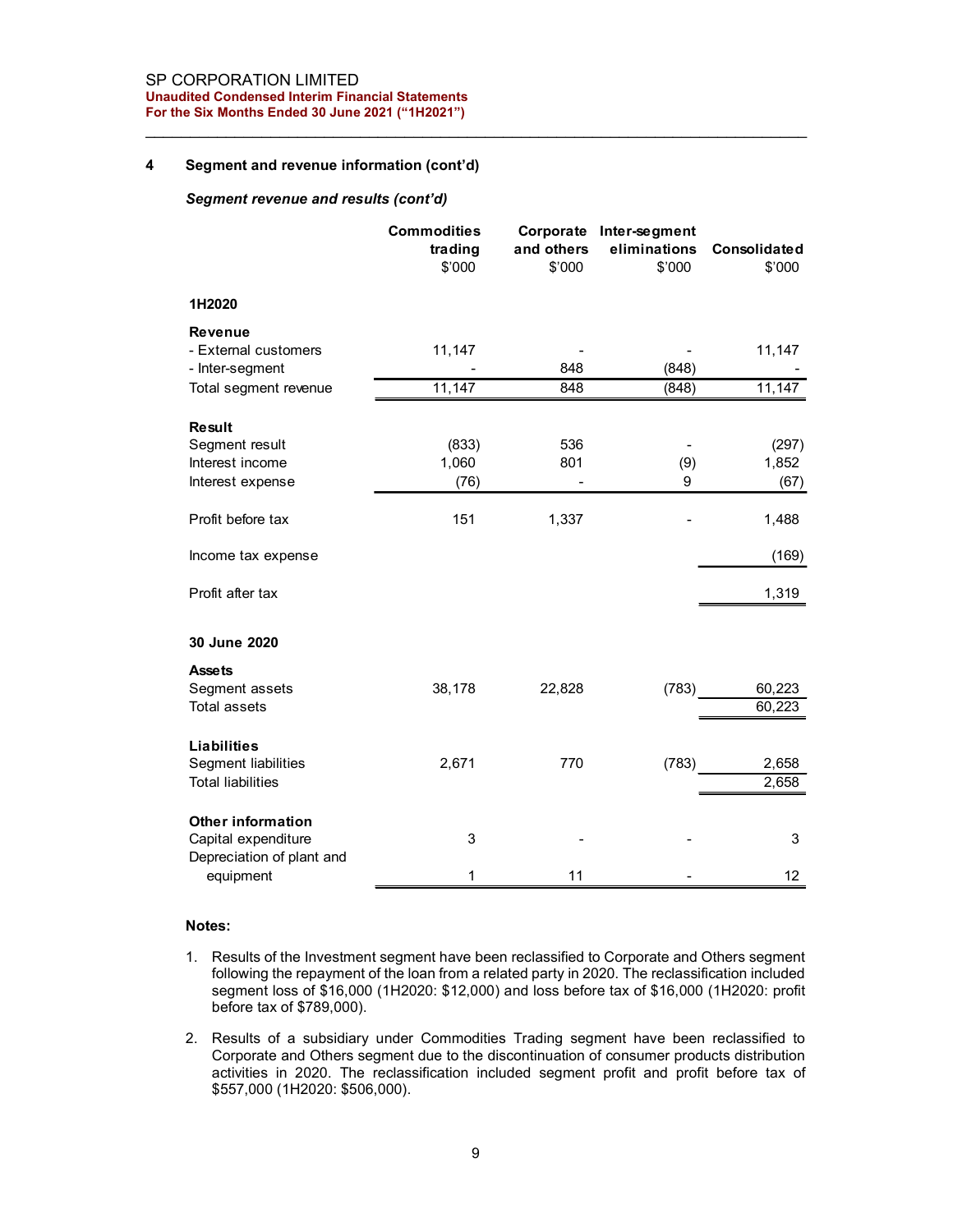## 4 Segment and revenue information (cont'd)

#### Geographical segments

| ORPORATION LIMITED<br>ited Condensed Interim Financial Statements                                |                               |          |                           |          |                            |              |
|--------------------------------------------------------------------------------------------------|-------------------------------|----------|---------------------------|----------|----------------------------|--------------|
| <b>Six Months Ended 30 June 2021 ("1H2021")</b>                                                  |                               |          |                           |          |                            |              |
|                                                                                                  |                               |          |                           |          |                            |              |
|                                                                                                  |                               |          |                           |          |                            |              |
| Segment and revenue information (cont'd)                                                         |                               |          |                           |          |                            |              |
| Geographical segments                                                                            |                               |          |                           |          |                            |              |
|                                                                                                  |                               |          |                           |          |                            |              |
|                                                                                                  |                               |          |                           |          |                            |              |
|                                                                                                  |                               |          |                           |          |                            |              |
| The Group's businesses are mainly in Singapore, China including Hong Kong, and Indonesia.        |                               |          |                           |          |                            |              |
| Revenue is based on the country in which the customer is located. Non-current assets and capital |                               |          |                           |          |                            |              |
| expenditure are shown by the geographical areas in which these assets are located. The Group's   |                               |          |                           |          |                            |              |
| revenue and information about its non-current assets and capital expenditure by geographical     |                               |          |                           |          |                            |              |
| locations are detailed below:                                                                    |                               |          |                           |          |                            |              |
|                                                                                                  |                               |          | Group                     |          |                            |              |
|                                                                                                  | Revenue from                  |          |                           |          |                            |              |
|                                                                                                  | external customers            |          | <b>Non-current assets</b> |          | <b>Capital expenditure</b> |              |
|                                                                                                  | <b>First Half</b><br>30.06.21 | 30.06.20 | 30.06.21                  | 30.06.20 | 30.06.21                   | 30.06.20     |
|                                                                                                  | \$'000                        | \$'000   | \$'000                    | \$'000   | \$'000                     | \$'000       |
| <b>Based on location of customer</b>                                                             |                               |          |                           |          |                            |              |
| Singapore                                                                                        | 15,754                        | 10,539   | 645                       | 2,890    | 6                          | 3            |
| China including Hong Kong                                                                        | 15,441                        |          |                           |          |                            |              |
| Indonesia                                                                                        | $\overline{\phantom{a}}$      | 608      | 1,471                     | 2,908    |                            | $\mathbf{3}$ |

#### Information about major customers

Included in the Commodities Trading revenue of \$31,195,000 (1H2020: \$11,147,000) were sales of approximately \$15,441,000 and \$9,064,000 (1H2020: \$8,107,000 and \$1,795,000) to the Group's two largest customers who are third parties (1H2020: one third party and one related party respectively).

#### 5 Revenue

The Group derives its revenue from the sale of commodities trading products at a point in time. This is consistent with the revenue information that is disclosed for each reportable segment under SFRS(I) 8 Operating Segments (see Note 4).

The Group has applied the practical expedient in SFRS(I) 15:121 and has not disclosed the transaction price of contracts with customers allocated to remaining performance obligations as at the end of the financial period as those performance obligations are part of contracts that have an original expected duration of one year or less.

#### 6 Other operating income

|                                                            | Group<br><b>First Half</b> |                    |
|------------------------------------------------------------|----------------------------|--------------------|
|                                                            | 30.06.21<br>\$'000         | 30.06.20<br>\$'000 |
| Handling fee income<br>Foreign currency exchange gain, net | 429                        | 63<br>325          |
| Government grant income<br>Sundry income                   | 11                         |                    |
|                                                            | 440                        | 389                |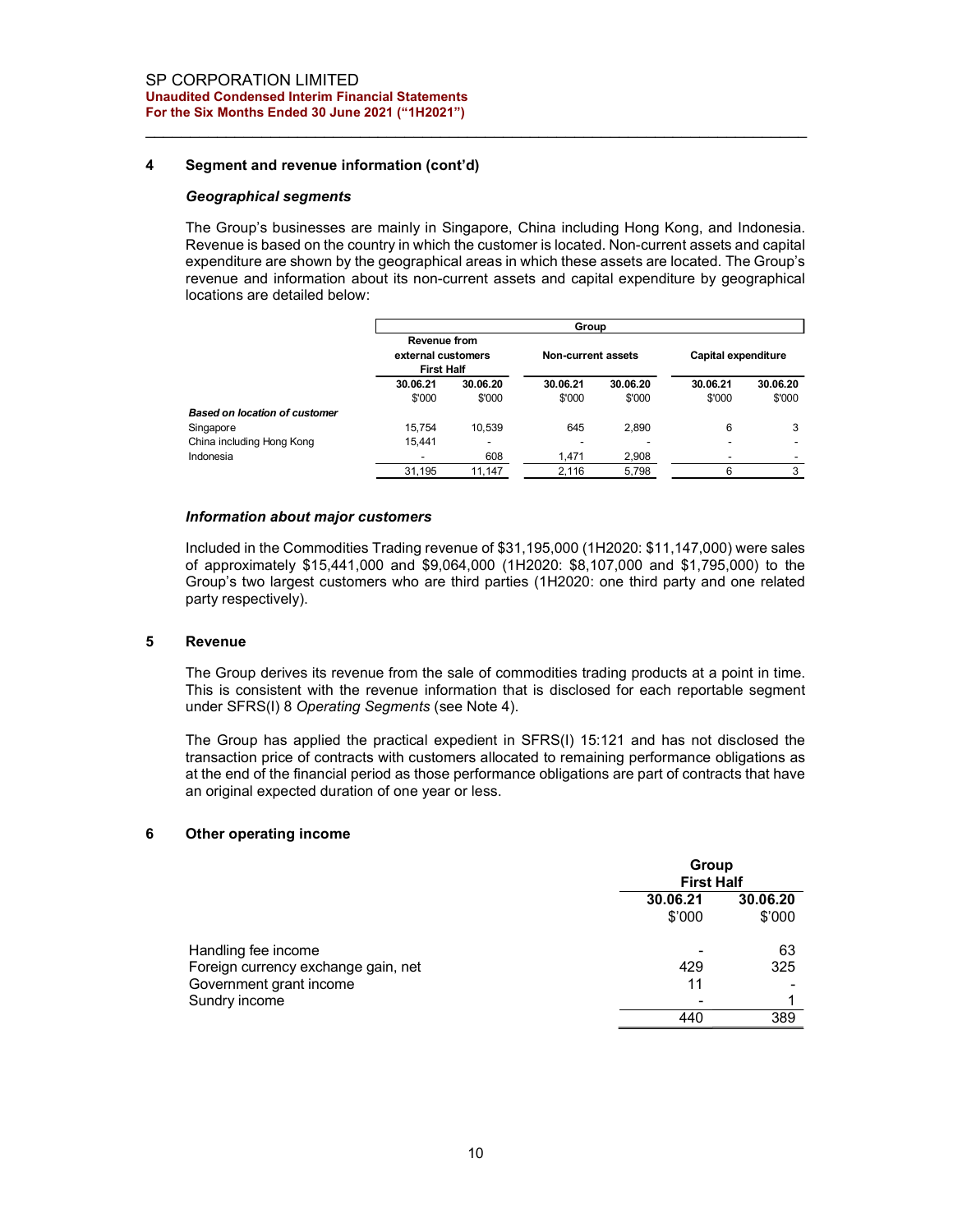## 7 Interest income

|                                                                                                         | Group<br><b>First Half</b> |                    |
|---------------------------------------------------------------------------------------------------------|----------------------------|--------------------|
|                                                                                                         | 30.06.21<br>\$'000         | 30.06.20<br>\$'000 |
| Bank deposits<br>Refundable trade deposit - related party [Note 8.2(ii)]                                | 24<br>174                  | 18<br>245          |
| Loan to a related party [Note $8.2$ (ii)]<br>Overdue trade receivables - related parties [Note 8.2(ii)] | 20                         | 801<br>788         |
|                                                                                                         | 218                        | 1.852              |

## 8 Profit before tax

### 8.1 Significant items

Other than as disclosed elsewhere in the condensed interim financial statements, profit before tax for the period has been arrived at after charging (crediting) the following:

|                                                                 | Group<br><b>First Half</b> |                    |
|-----------------------------------------------------------------|----------------------------|--------------------|
|                                                                 | 30.06.21<br>\$'000         | 30.06.20<br>\$'000 |
| <b>Administrative expenses</b>                                  |                            |                    |
| Depreciation of plant and equipment                             | (2)                        | (12)               |
| Depreciation of right-of-use asset                              | (50)                       |                    |
| Other operating income                                          |                            |                    |
| Foreign currency exchange gain, net                             | 429                        | 325                |
| Government grant income                                         | 11                         |                    |
| (Under) Over provision of income tax in prior financial periods |                            |                    |

# 8.2 Related party and related company transactions

Some of the Group's transactions and arrangements are with related parties and the effect of these on the basis determined between the parties is reflected in these condensed interim financial statements. The balances are unsecured, interest-free and repayable on demand unless otherwise stated.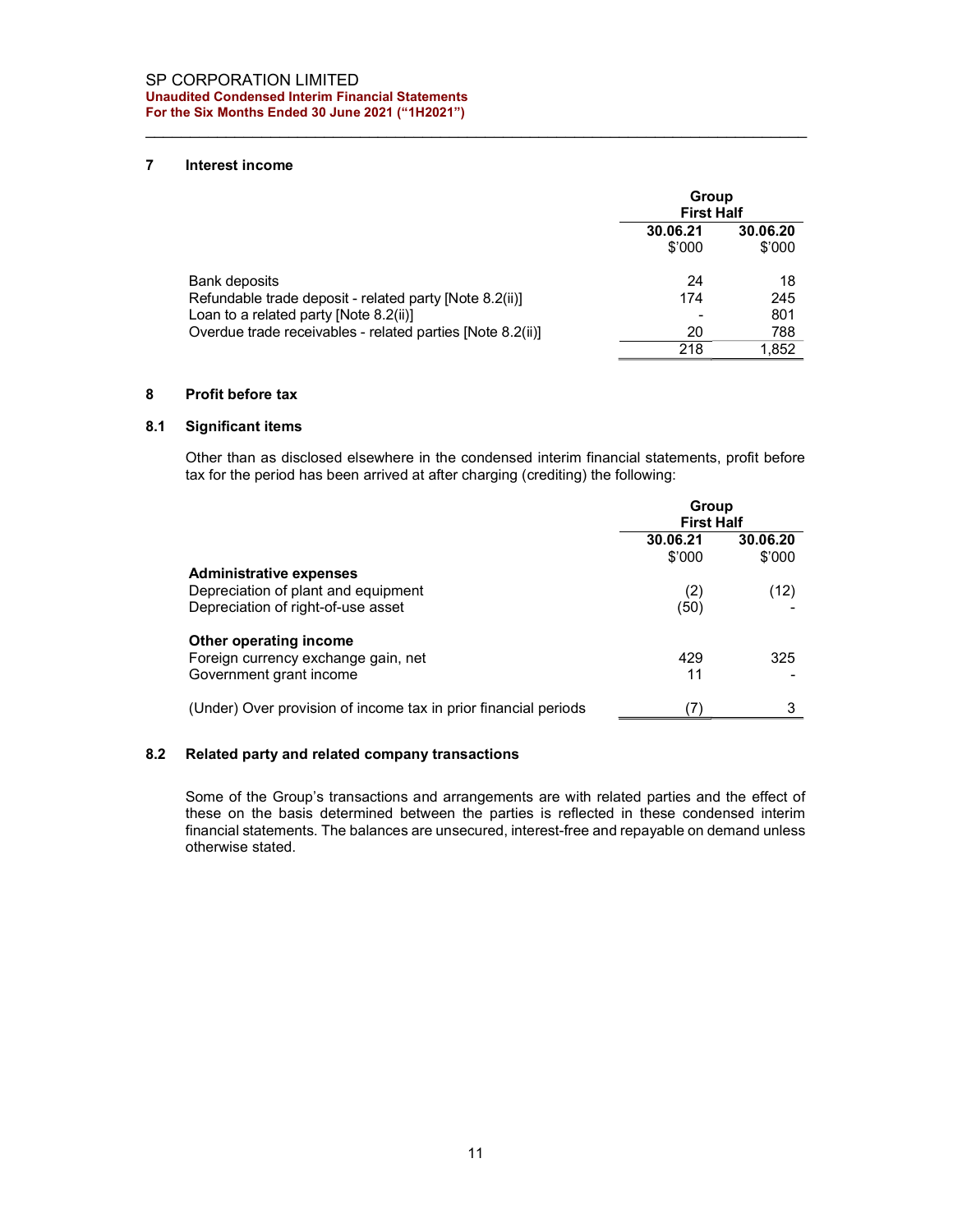## 8.2 Related party and related company transactions (Cont'd)

During the financial period, the Group entered into the following significant transactions with related companies and related parties in the normal course of business based on terms agreed between the parties:

|      |                                                            | Group<br><b>First Half</b> |          |
|------|------------------------------------------------------------|----------------------------|----------|
|      |                                                            | 30.06.21                   | 30.06.20 |
|      |                                                            | \$'000                     | \$'000   |
| (i)  | Tuan Sing Holdings Limited and subsidiaries                |                            |          |
|      | Management fee expense                                     | 75                         | 75       |
|      | Payment of lease liability                                 | 50                         |          |
| (ii) | <b>Related parties</b>                                     |                            |          |
|      | Sale of goods and services                                 | (6,690)                    | (3,041)  |
|      | Purchase of goods                                          | 28.790                     | 7,877    |
|      | Interest income from placement of refundable trade deposit | (174)                      | (245)    |
|      | Interest income from overdue trade receivables             | (20)                       | (788)    |
|      | Interest income from loan                                  |                            | (801)    |
|      | Handling fee income                                        |                            | (63)     |
|      | Placement of refundable trade deposit*                     | 8.070                      | 8.333    |

\* The item represented the amount as at the end of the financial period.

The Group is reliant on two related parties (30 June 2020: one related party) for the supply of 100% (30 June 2020: 100%) of its coal within its Commodities Trading business segment. The Group does not supply its rubber products within its Commodities Trading business segment to related party customers in 2021. In 2020, the Group supplied 100% of its rubber products to two related party customers.

The amounts outstanding are unsecured and will be settled in cash unless otherwise stated. No expense has been recognised during the financial period for bad or doubtful debts in respect of the amounts owed by related parties.

## 9 Earnings per share (cents)

Basic earnings per share is calculated by dividing the net profit for the financial period attributable to owners of the Company by the weighted average number of ordinary shares in issue during the financial period:

|                                                               | Group<br><b>First Half</b> |                    |
|---------------------------------------------------------------|----------------------------|--------------------|
|                                                               | 30.06.21<br>\$'000         | 30.06.20<br>\$'000 |
| Net profit attributable to owners of the Company (\$'000)     | 545                        | 1,319              |
| Weighted average number of ordinary shares in issue (in '000) | 35,099                     | 35,099             |
| Basic earnings per share (cents)                              | 1.55                       | 3.76               |

The Company has not granted options over shares. There are no dilutive potential ordinary shares.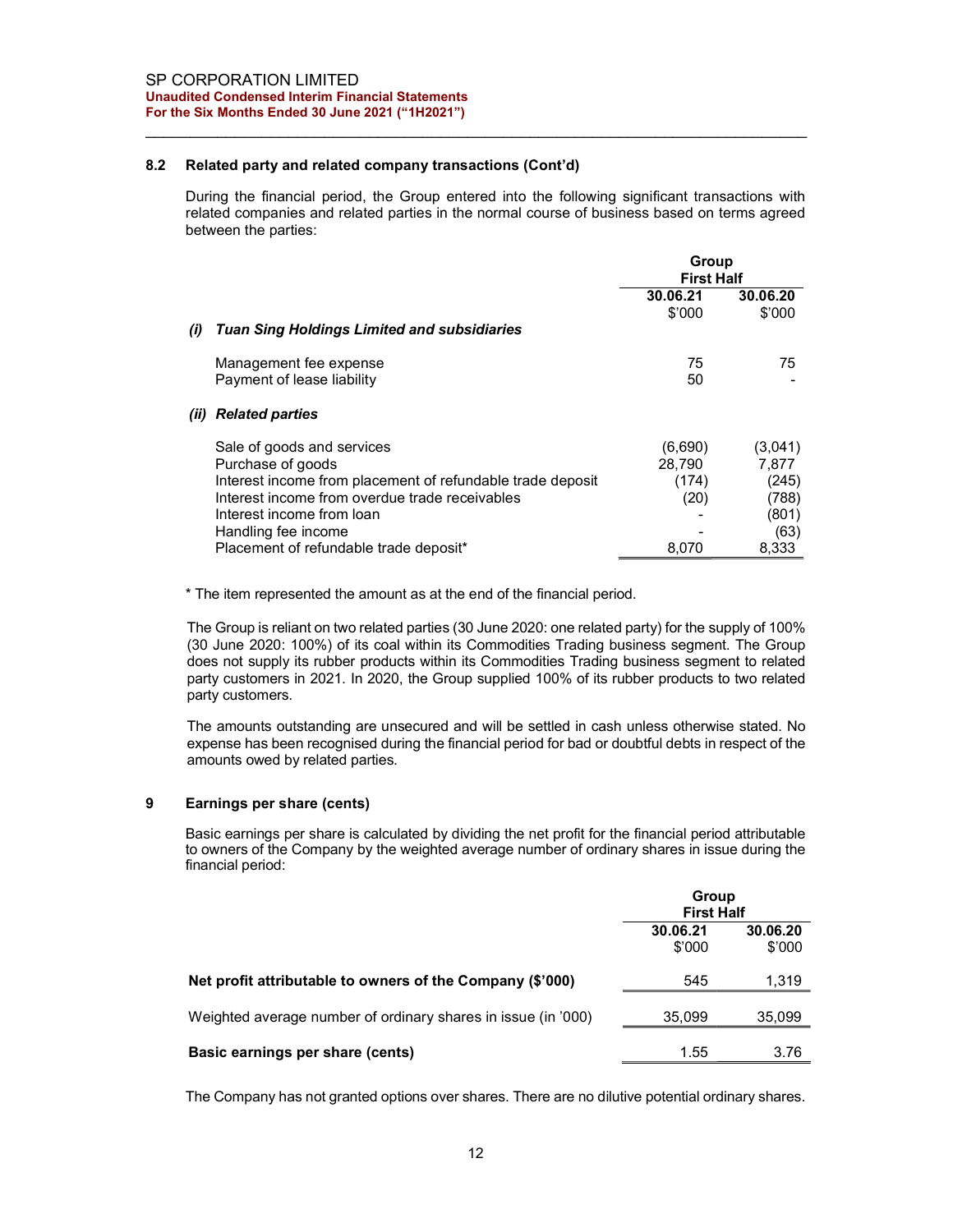#### SP CORPORATION LIMITED Unaudited Condensed Interim Financial Statements For the Six Months Ended 30 June 2021 ("1H2021")

## 10 Net asset value

|                                                                                | Group              |                    | Company            |                    |
|--------------------------------------------------------------------------------|--------------------|--------------------|--------------------|--------------------|
|                                                                                | 30.06.21<br>\$'000 | 31.12.20<br>\$'000 | 30.06.21<br>\$'000 | 31.12.20<br>\$'000 |
| Net asset value per ordinary share<br>(in dollar)                              | 1.63               | 1.62               | 1.09               | 1.09               |
| Total number of issued shares*<br>at end of financial period/year<br>(in '000) | 35,099             | 35,099             | 35,099             | 35,099             |

\* There were no treasury shares at the end of the respective financial period/year.

## 11 Plant and equipment

During the six months ended 30 June 2021, the Group acquired assets amounting to \$6,000 (30 June 2020: \$3,000) and wrote off assets amounting to \$8,000 (30 June 2020: \$17,000).

## 12 Trade and other receivables

|                                 | Group    |          | Company                  |          |
|---------------------------------|----------|----------|--------------------------|----------|
|                                 | 30.06.21 | 31.12.20 | 30.06.21                 | 31.12.20 |
|                                 | \$'000   | \$'000   | \$'000                   | \$'000   |
| Current                         |          |          |                          |          |
| Trade receivables               | 10.150   | 18,255   |                          |          |
| Other receivables               | 477      | 280      | 119                      | 18,655   |
| Refundable trade deposit with a |          |          |                          |          |
| related party [Note 8.2(ii)]    | 8.070    | 7.999    | $\overline{\phantom{a}}$ |          |
|                                 | 18.697   | 26.534   | 119                      | 18,655   |
| Non-current                     |          |          |                          |          |
| Trade receivables               | 1.471    | 2.915    |                          |          |
|                                 | 20.168   | 29.449   | 119                      | 18.655   |

#### Trade receivables – third parties

The trade receivables are generally on 30 to 180 days (31 December 2020: 30 to 180 days) credit terms. They are recognised at their original invoice amounts which represent their fair values on initial recognition. Before accepting any new customer, the Group assesses the potential customer's credit quality and defines credit limits by customers.

Loss allowance for trade receivables are measured at an amount equal to lifetime ECL. The ECL on trade receivables are estimated by reference to past default experience of the debtor and an analysis of the debtor's current financial position, adjusted for factors that are specific to the debtors, general economic conditions of the industry in which the debtors operate and an assessment of both the current as well as the forecast direction of conditions at the reporting date.

There has been no change in the estimation techniques or significant assumptions made during the current reporting period.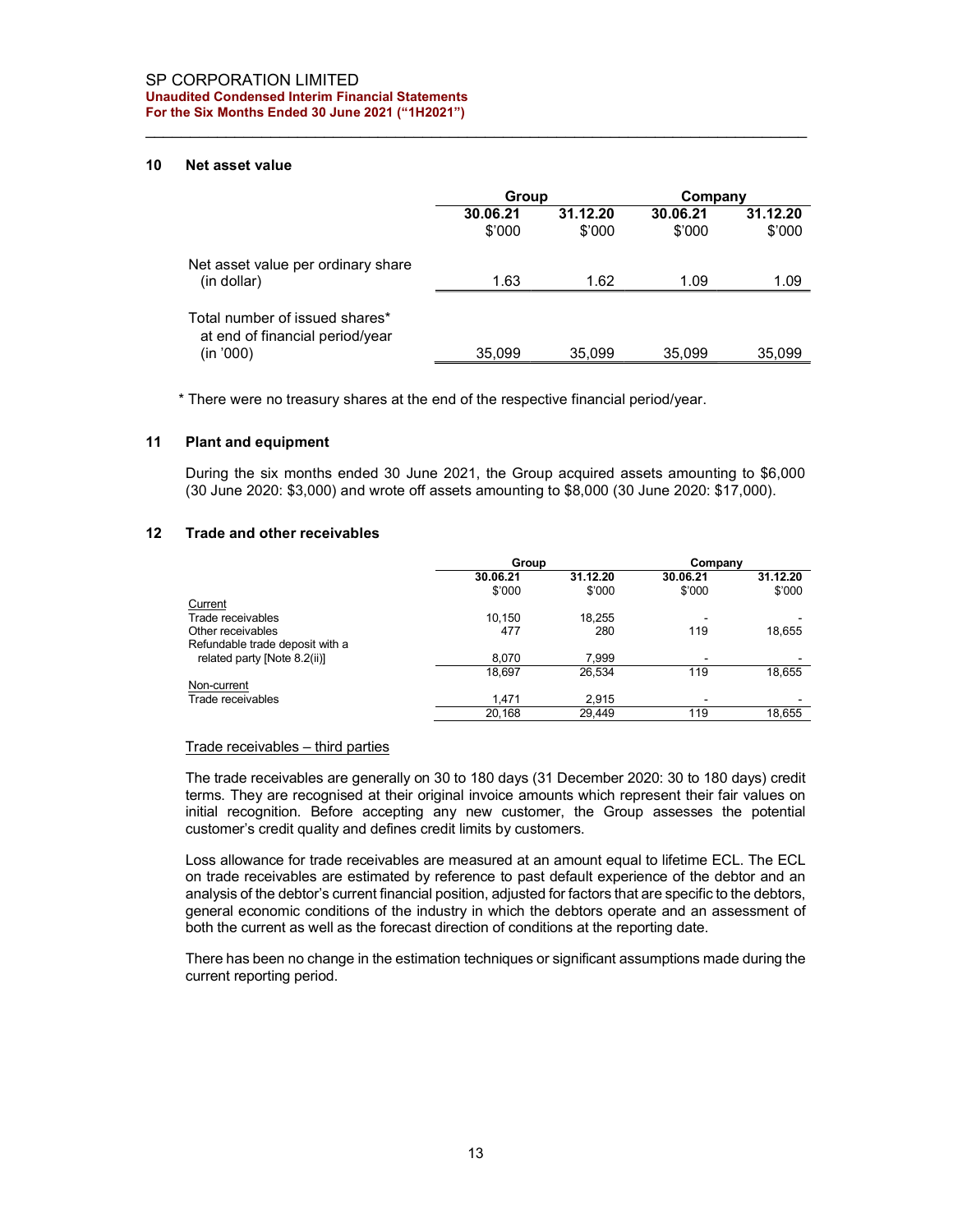## 12 Trade and other receivables (cont'd)

#### Trade receivables - related parties

Certain past due trade amounts due from related parties bear an interest rate of 8% (31 December 2020: 8%) per annum in accordance with the billing terms and the remaining are non-interest bearing. The trade amounts due from related parties are generally on 90 to 180 days (31 December 2020: 90 to 180 days) credit terms. They are recognised at their original invoice amounts which represent their fair values on initial recognition.

Included in the trade receivables from related parties was an amount of \$6,289,000 (31 December 2020: \$8,669,000) due from a related party, which was secured by two parcels of industrial land and building of the related party in Indonesia valued at approximately IDR196,394,000,000 (31 December 2020: IDR197,394,000,000) [equivalent to \$18,300,000 (31 December 2020: \$18,400,000) as at the end of the reporting period. An amount of \$1,471,000 (31 December 2020: \$2,915,000) due from this related party which is expected to be repaid after one year from 30 June 2021 has been classified as non-current. The remaining trade receivables amounting to \$4,818,000 which are expected to be repaid within one year from 30 June 2021 have been classified as current.

An amount of \$5,105,000 (31 December 2020: \$6,393,000) due from another related party was included in trade receivables from related parties as at 30 June 2021. The amounts due from this related party are expected to be repaid within one year from 30 June 2021 and have been classified as current.

The controlling party of both related parties has provided letters of financial support to the related parties over the outstanding amounts as at 31 December 2020. Management determines that the trade amounts due from related parties are subject to immaterial credit loss.

#### Other receivables

Other receivables of the Group comprises mainly interest receivable from a related party in respect of the refundable trade deposit. Other receivables of the Company comprises mainly amount due from a subsidiary.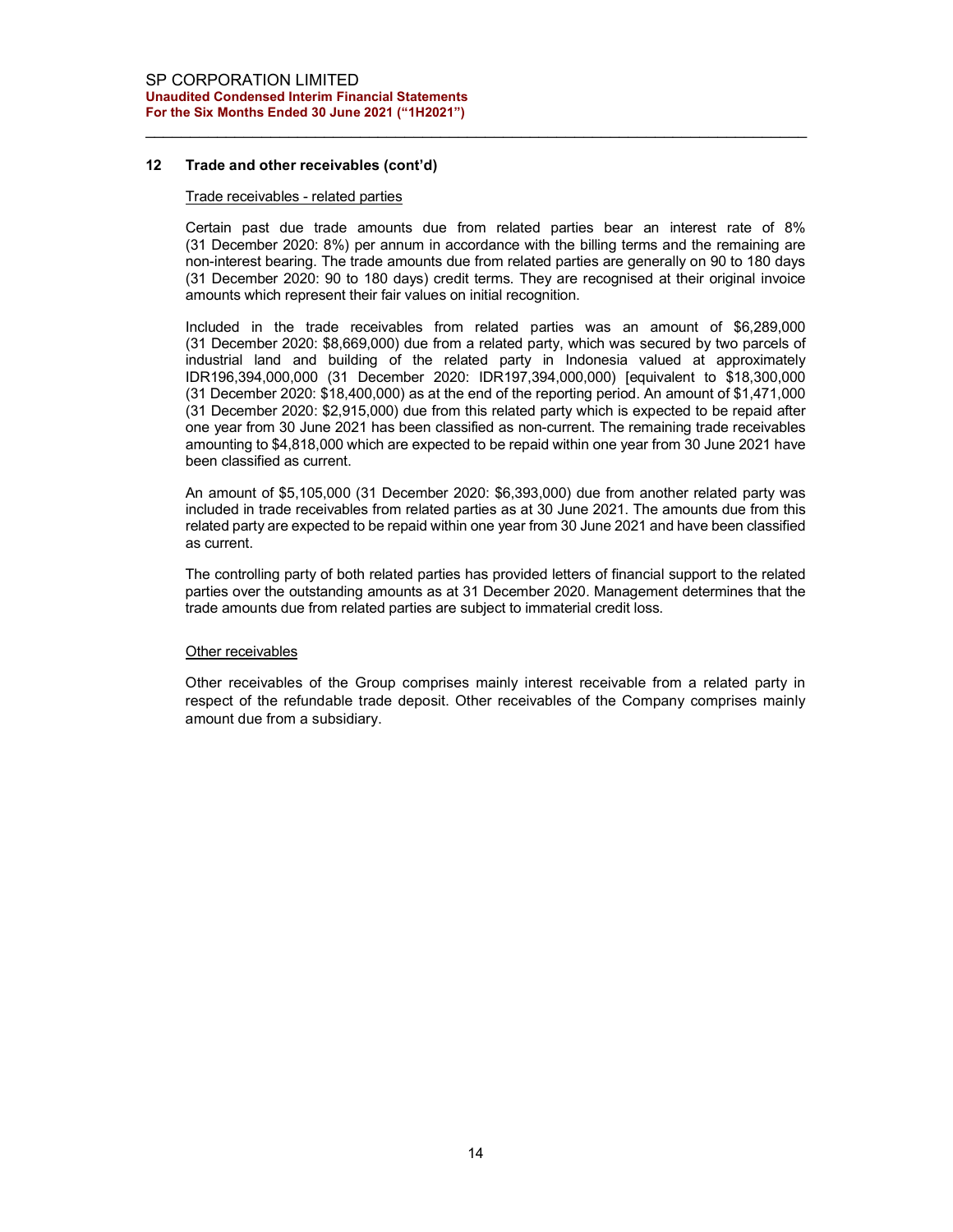## 12 Trade and other receivables (cont'd)

## Refundable trade deposit with a related party

Refundable trade deposit of US\$6,000,000 (31 December 2020: US\$6,000,000) [equivalent to \$8,070,000 (31 December 2020: \$7,999,000)] relates to monies placed by the Group with a related party which owns a coal mine (Party A) to secure coal allocations. The deposit is secured by a corporate guarantee issued by the immediate holding company of Party A which is also a related party and which also owns a coal mine. The deposit is repayable within one year and subject to annual renewal by mutual agreement between the two parties. It bears an effective interest rate of 4.31% (31 December 2020: 4.53%) per annum.

For the purpose of impairment assessment for these receivables, the loss allowance is measured at an amount equal to 12-month ECL. In determining the ECL, management has taken into account the historical default experience and the financial position of the counterparties, adjusted for factors that are specific to the debtors and general economic conditions of the industry in which the debtors operate, in estimating the probability of default of each of these financial assets occurring within their respective loss assessment time horizon, as well as the loss upon default in each case.

There has been no change in the estimation techniques or significant assumptions made during the current reporting period.

#### 13 Share Capital

|                                             |            | <b>Group and Company</b>  |          |          |
|---------------------------------------------|------------|---------------------------|----------|----------|
|                                             | 30.06.21   | 31.12.20                  | 30.06.21 | 31.12.20 |
| Issued and paid up:                         |            | Number of ordinary shares | \$'000   | \$'000   |
| At beginning and end of<br>financial period | 35,099,132 | 35,099,132                | 58,366   | 58,366   |

Fully paid ordinary shares, which have no par value, carry one vote per share and carry a right to dividends as and when declared by the Company.

#### 14 Trade and other payables

Trade payables of the Group amounting to \$19,000 (31 December 2020: \$5,949,000) principally comprise amounts outstanding for trade purchases and ongoing costs. Other payables of the Group amounting to \$915,000 (31 December 2020: \$863,000) comprises sundry creditors, accrued expenses and as at 30 June 2021, amounts due to related parties. Trade and other payables of the Company comprises mainly non-trade amount due to subsidiaries.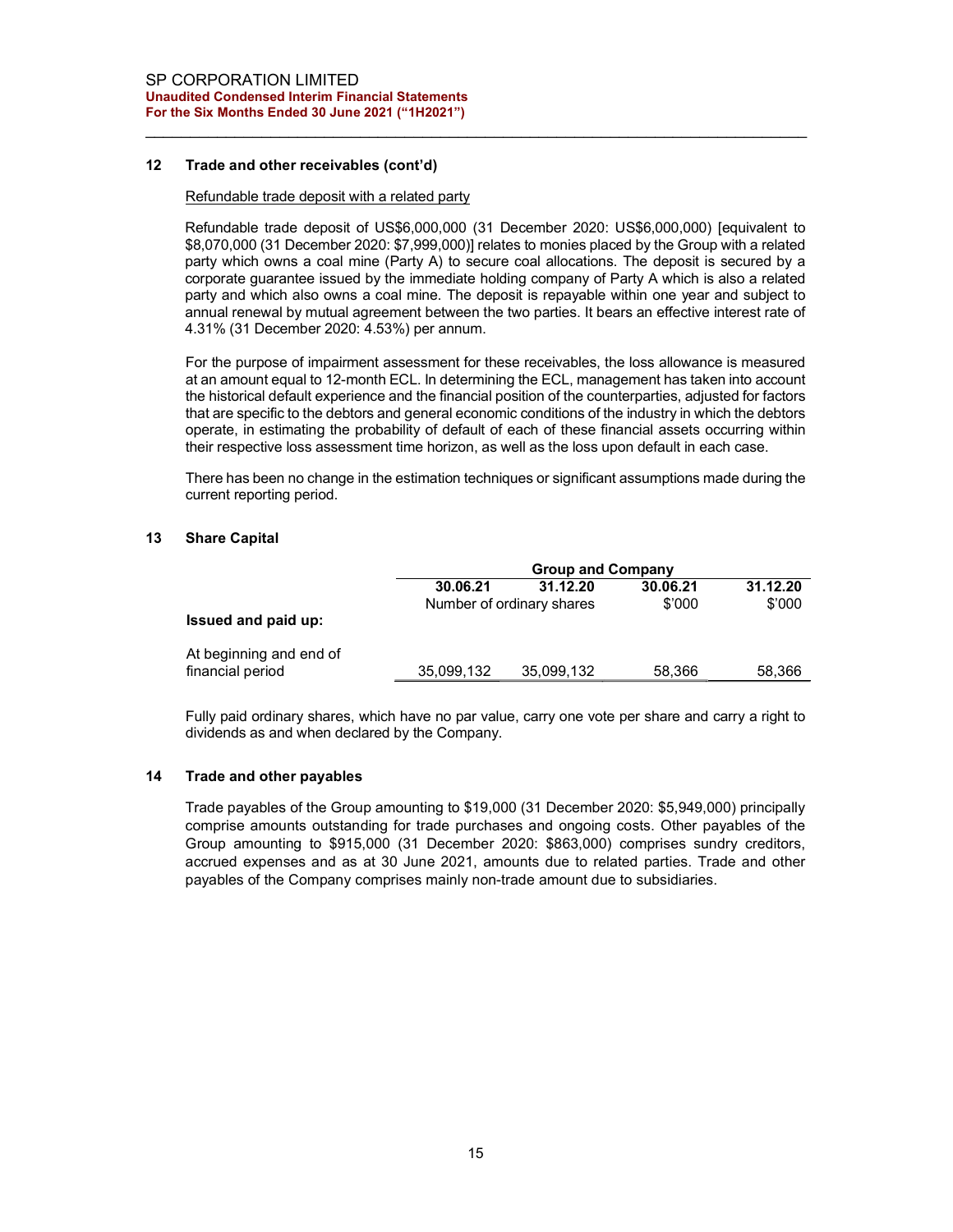## 15 Financial assets and financial liabilities

The following table sets out the financial instruments as at the end of the reporting period:

|                                   | Group    |          | Company  |          |
|-----------------------------------|----------|----------|----------|----------|
|                                   | 30.06.21 | 31.12.20 | 30.06.21 | 31.12.20 |
|                                   | \$'000   | \$'000   | \$'000   | \$'000   |
| <b>Financial Assets</b>           |          |          |          |          |
| Amortised cost                    |          |          |          |          |
| Trade and other receivables       | 20.168   | 29,449   | 119      | 18,655   |
| Less: Prepayments                 | (86)     | (72)     | (86)     | (17)     |
| Less: Government grant receivable | (5)      | ั14)     |          | (9)      |
|                                   | 20,077   | 29,363   | 33       | 18,629   |
| Cash and bank balances            | 37,996   | 34,405   | 19,494   | 1,919    |
|                                   | 58,073   | 63,768   | 19,527   | 20,548   |
| <b>Financial Liabilities</b>      |          |          |          |          |
| <b>Amortised cost</b>             |          |          |          |          |
| Trade and other payables          | 934      | 6,812    | 11,027   | 11,904   |
| Lease liability                   | 426      | 472      | 426      | 472      |
|                                   | 1,360    | 7,284    | 11,453   | 12,376   |
|                                   |          |          |          |          |

# 16 Subsequent events

There are no known subsequent events which have led to adjustments to this set of condensed interim financial statements.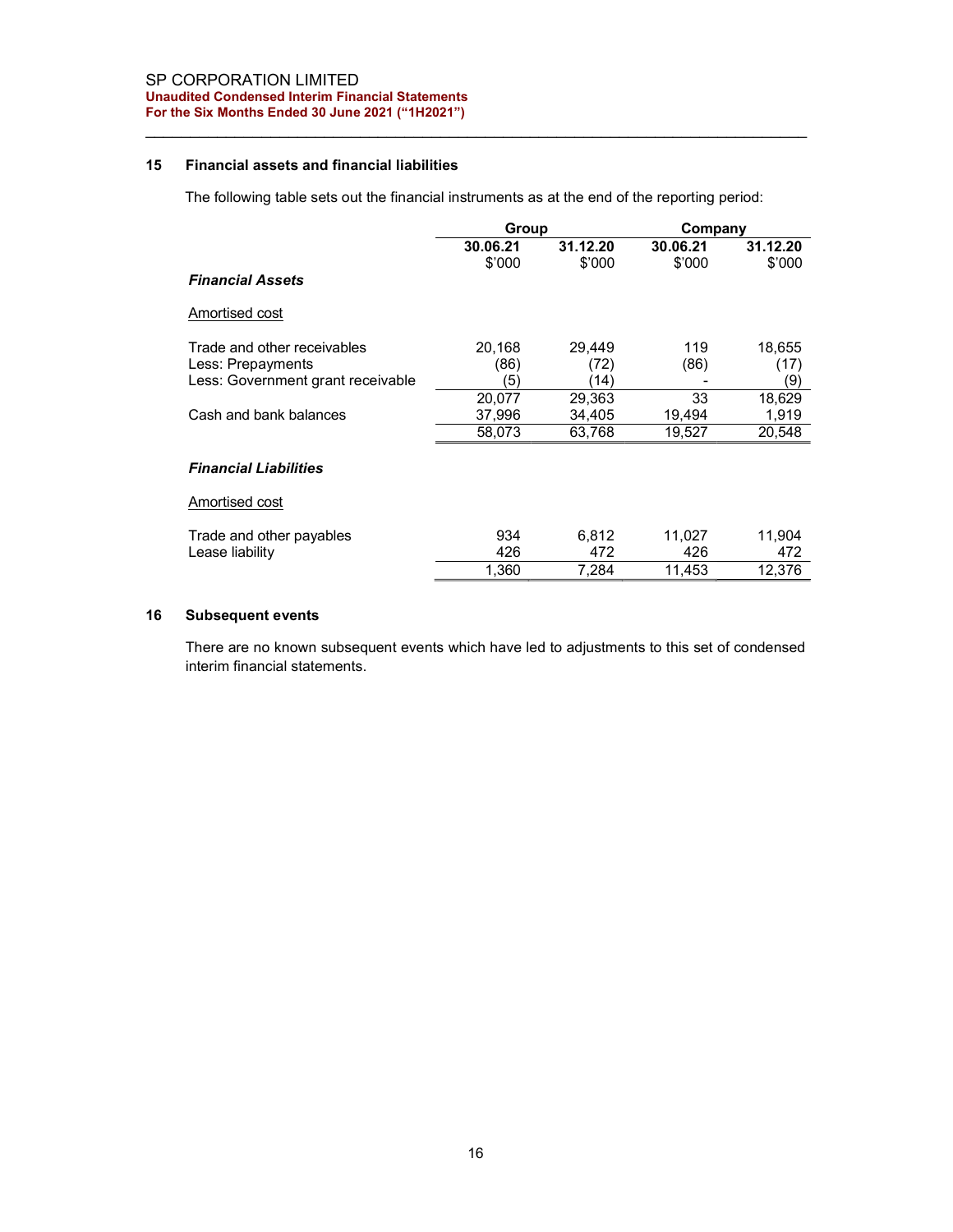#### OTHER INFORMATION REQUIRED BY LISTING RULE APPENDIX 7.2

#### 1 Review

The condensed consolidated statements of financial position of SP Corporation Limited and its subsidiaries as at 30 June 2021 and the related condensed consolidated statement of comprehensive income, condensed consolidated statements of changes in equity and condensed consolidated statement of cash flows for the six-month period then ended and certain explanatory notes have not been audited or reviewed.

#### 2 Review of Performance of the Group

#### Financial Performance of the Group (1H2021 vs 1H2020)

The Group's revenue was \$31.2 million as compared to \$11.1 million in 1H2020, an increase of 180% or \$20.1 million. The increase was mainly due to higher sales volume from coal and increase in coal price, reflecting the gradual recovery from the COVID-19 pandemic.

Gross profit was \$0.8 million as compared to \$0.3 million in 1H2020. The increase of \$0.5 million was in line with the higher revenue.

Other operating income was \$440,000 as compared to \$389,000 in 1H2020, an increase of \$51,000. The increase was primarily due to a net foreign currency exchange gain, arising from the appreciation of US dollar against Singapore dollar, partially offset by an absence of handling fees earned in relation to coal shipments.

Administrative expenses were \$0.9 million as compared to \$1.0 million in 1H2020, a decrease of \$0.1 million. The decrease was mainly attributable to lower rental expenses.

Interest income was \$0.2 million as compared to \$1.8 million in 1H2020, a decrease of \$1.6 million. The decrease was mainly due to an absence of interest income from a \$21.5 million loan granted to a related party and lower interest income from trade receivables with related parties. The loan to the related party and accrued interest amounting to approximately \$21.5 million and \$1.7 million respectively were fully repaid in cash in October 2020.

Interest expense was \$6,000 as compared to \$67,000 in 1H2020. The decrease was largely due to lower utilisation of trade financing facilities for commodities trading.

Income tax expense was \$69,000 as compared to \$169,000 in 1H2020. The lower income tax expense was mainly because of lower provision for income tax due to a decrease in net profit.

As result of the above, profit after tax was \$0.5 million as compared to \$1.3 million in 1H2020, a decrease of \$0.8 million.

#### Financial Position of the Group

The Group's total assets were \$58.8 million as at 30 June 2021, a decrease of \$5.8 million from \$64.6 million as at 31 December 2020. The decrease was mainly due to collections from customers, partially offset by higher cash and bank balances.

Included in the trade and other receivables of the Group were amounts totalling \$1.5 million (31 December 2020: \$2.9 million) which are expected to be repaid after one year from the end of the respective financial periods in accordance with repayment agreements signed with the related parties and have been classified as non-current. Total trade and other receivables as at 30 June 2021 were \$20.2 million as compared to \$29.4 million as at 31 December 2020, a decrease of \$9.2 million due to collections from customers.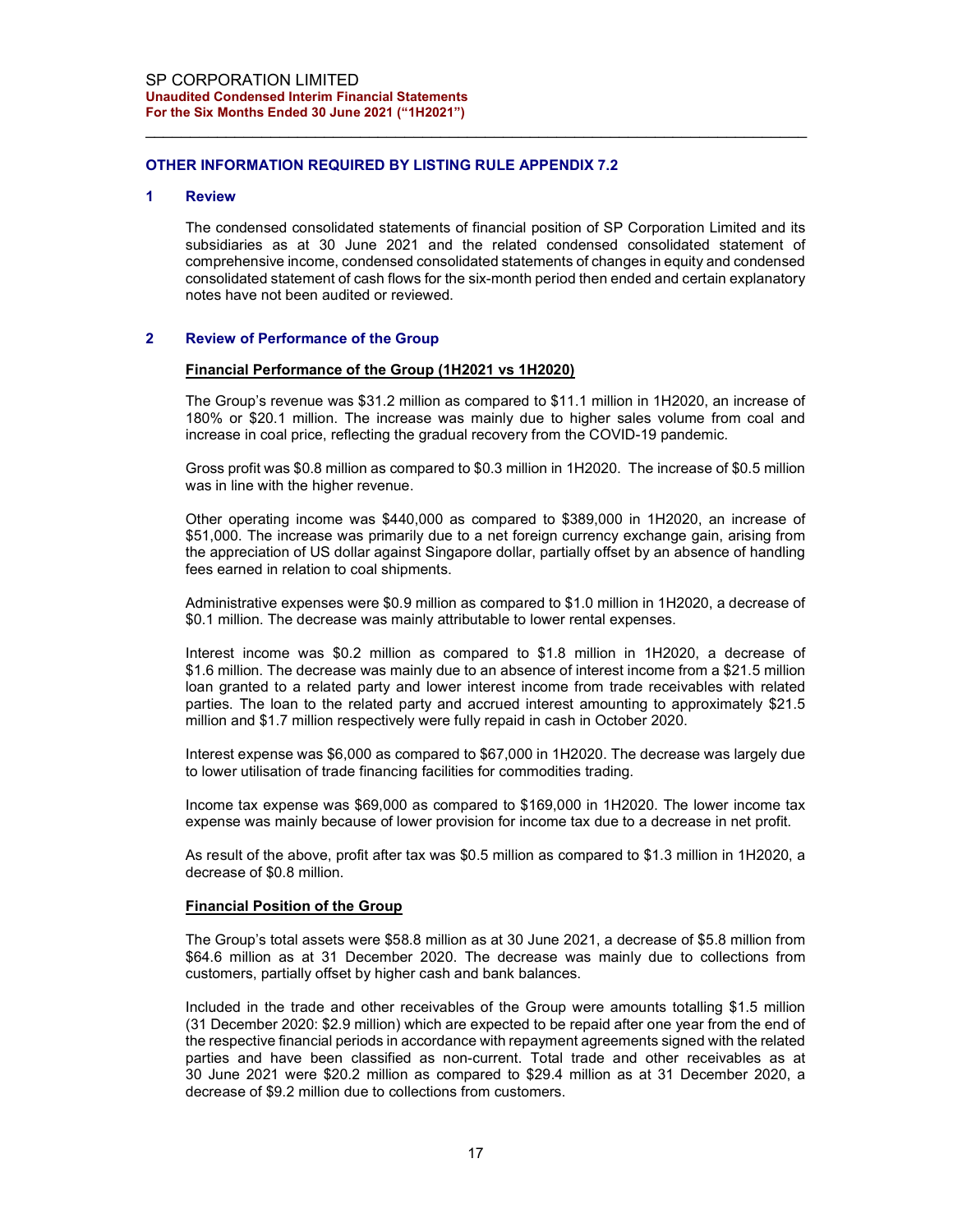## 2 Review of Performance of the Group (cont'd)

#### Financial Position of the Group (cont'd)

The Group's total liabilities were \$1.7 million as at 30 June 2021, a decrease of \$6.1 million from \$7.8 million as at 31 December 2020. The decrease was mainly due to lower trade and other payables arising mainly from payments to a coal supplier.

As at 30 June 2021, shareholders' fund was \$57.1 million as compared to \$56.7 million as at 31 December 2020, an increase of \$0.4 million. The increase was due to operating profits made during the financial period, net of foreign currency translation losses.

The Group maintained a positive working capital of \$55.5 million as at 30 June 2021.

#### Consolidated Statement of Cash Flows for the Group

During 1H2021, net cash from operating activities of \$3.6 million arose from profit for the financial period, after changes in working capital and other adjustments.

Net cash used in financing activities of \$50,000 in 1H2021 was for repayment of lease liability. The trust receipt borrowings for commodities trading in 1H2021 were fully settled by 30 June 2021. Repayments of trust receipt borrowings for commodities trading resulted in net cash used in financing activities of \$5.0 million in 1H2020.

The higher cash and bank balances as at 1 January 2021 was mainly due to the repayment of a loan of \$21.5 million by a related party in 2H2020.

Consequently, cash and cash equivalents were \$36.3 million as at 30 June 2021, representing an inflow of \$34.4 million since 30 June 2020.

#### 3 Variance from prospect statement

## Where a forecast, or a prospect statement, has been previously disclosed to shareholders, any variance between it and the actual results

Not applicable.

## 4 Outlook

#### A commentary at the date of the announcement of the significant trends and competitive conditions of the industry in which the group operates and any known factors or events that may affect the group in the next reporting period and the next 12 months

The outbreak of COVID-19 and related global responses including border closures and lockdowns have caused material disruptions to businesses around the world, leading to an economic slowdown. This situation has affected the Group's results for the financial period ended 30 June 2021. Although the Group's revenue may be higher than 1H2020, it is still lower than the period prior to the COVID-19 pandemic.

With the global economic slowdown, the Group will face a difficult business environment in its commodities trading activities. It may take a longer time before operations can be normalised amid the uncertainties ahead. Coal trading is the main commodity trading for the Company. The ability to source for coal supply to trade in a price competitive environment is paramount to the sustainability of the trading business.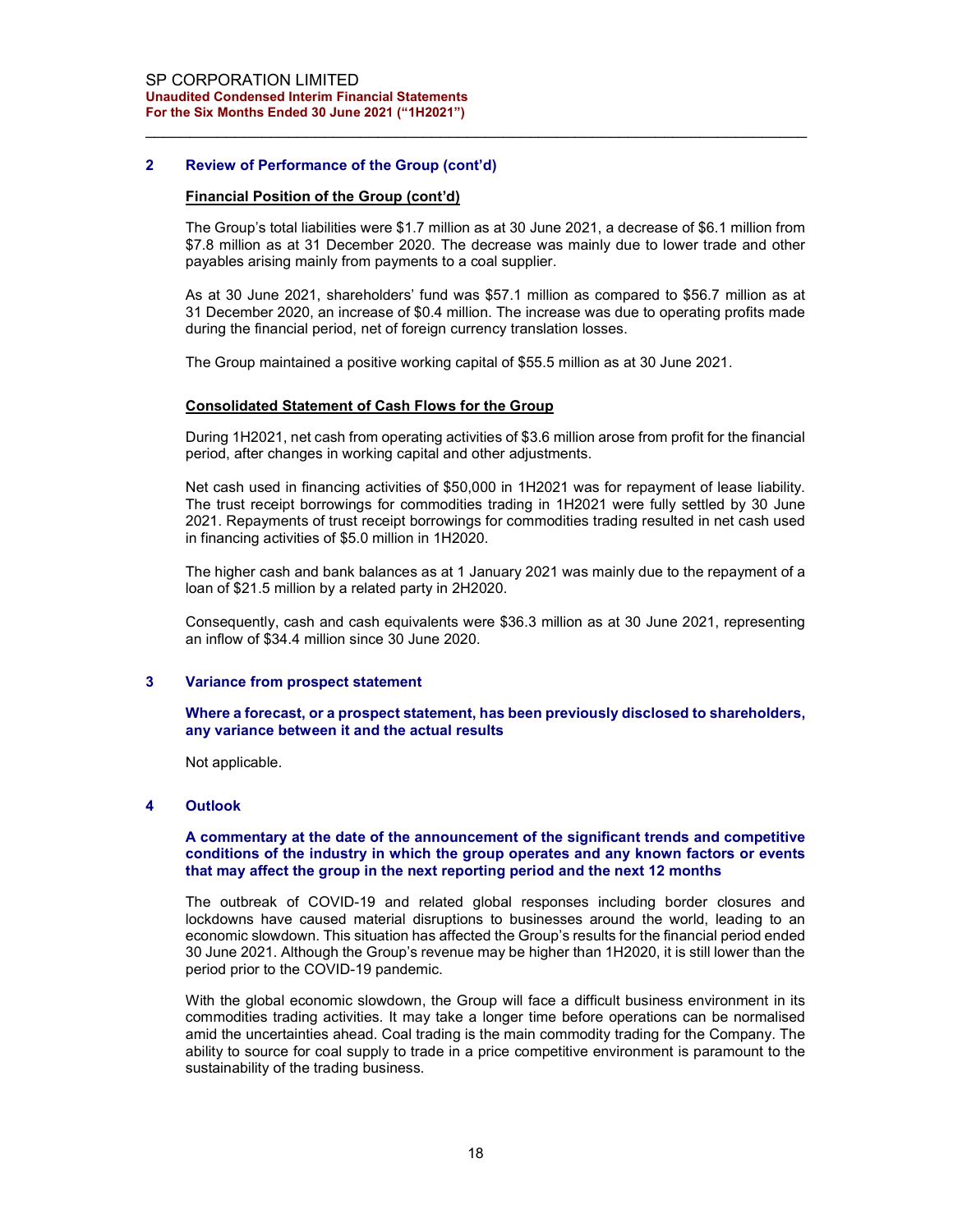#### 5 Dividend

(a) Whether an interim (final) ordinary dividend has been declared (recommended); and

None.

#### (b) (i) Amount per share

Not applicable.

#### (b) (ii) Previous corresponding period

None.

(c) Whether the dividend is before tax, net of tax or tax exempt. If before tax or net of tax, state the tax rate and the country where the dividend is derived. (If the dividend is not taxable in the hands of shareholders, this must be stated)

Not applicable.

## (d) The date the dividend is payable

Not applicable.

(e) The date on which Registrable Transfers received by the company (up to 5.00 pm) will be registered before entitlements to the dividend are determined

Not applicable.

### (f) If no dividend has been declared (recommended), a statement to that effect and the reason(s) for the decision

No dividend has been declared or recommended for the financial period ended 30 June 2021. As the Company still has accumulated losses as at 30 June 2021and its current priority is to achieve long-term growth for the benefit of its shareholders, its profits will therefore be retained for investment in future opportunities.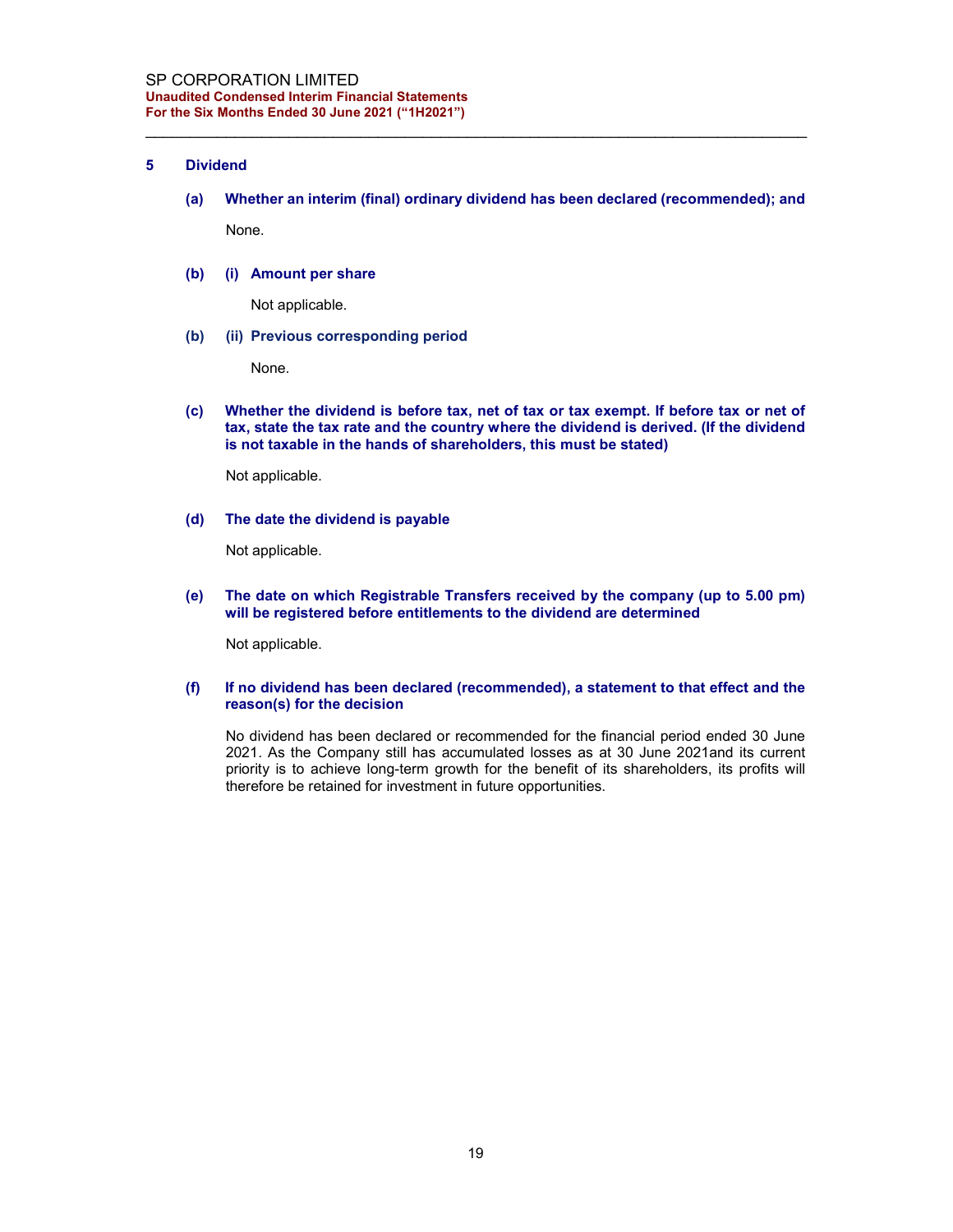#### 6 Interested Person Transactions ("IPTs")

#### If the Group has obtained a general mandate from shareholders for IPTs, the aggregate value of such transactions as required under Rule 920(1)(a)(ii). If no IPT mandate has been obtained, a statement to that effect

| dited Condensed Interim Financial Statements<br>ne Six Months Ended 30 June 2021 ("1H2021")                                                                                                                                  |                                                                                  |                                                                                                                                                                               |                          |                                                                                                                                                                                    |          |
|------------------------------------------------------------------------------------------------------------------------------------------------------------------------------------------------------------------------------|----------------------------------------------------------------------------------|-------------------------------------------------------------------------------------------------------------------------------------------------------------------------------|--------------------------|------------------------------------------------------------------------------------------------------------------------------------------------------------------------------------|----------|
| <b>Interested Person Transactions ("IPTs")</b>                                                                                                                                                                               |                                                                                  |                                                                                                                                                                               |                          |                                                                                                                                                                                    |          |
| If the Group has obtained a general mandate from shareholders for IPTs, the aggregate<br>value of such transactions as required under Rule 920(1)(a)(ii). If no IPT mandate has been<br>obtained, a statement to that effect |                                                                                  |                                                                                                                                                                               |                          |                                                                                                                                                                                    |          |
| The aggregate value of interested person transactions entered into during the following financial<br>periods is as follows:                                                                                                  |                                                                                  |                                                                                                                                                                               |                          |                                                                                                                                                                                    |          |
|                                                                                                                                                                                                                              |                                                                                  |                                                                                                                                                                               |                          |                                                                                                                                                                                    |          |
|                                                                                                                                                                                                                              |                                                                                  |                                                                                                                                                                               |                          |                                                                                                                                                                                    |          |
|                                                                                                                                                                                                                              |                                                                                  | Aggregate value of all interested<br>person transactions (excluding<br>transactions less than \$100,000<br>and transactions conducted under<br>shareholders' mandate pursuant |                          | Group<br>Aggregate value of all interested<br>person transactions conducted<br>under shareholders' mandate<br>pursuant to Rule 920 (excluding<br>transactions less than \$100,000) |          |
|                                                                                                                                                                                                                              |                                                                                  | to Rule 920)                                                                                                                                                                  |                          |                                                                                                                                                                                    |          |
| Name of interested person                                                                                                                                                                                                    | Nature of relationship                                                           | <b>First Half</b><br>30.06.21                                                                                                                                                 | 30.06.20                 | <b>First Half</b><br>30.06.21                                                                                                                                                      | 30.06.20 |
|                                                                                                                                                                                                                              |                                                                                  | \$'000                                                                                                                                                                        | \$'000                   | \$'000                                                                                                                                                                             | \$'000   |
| William Nursalim alias William Liem & associates<br>Sales                                                                                                                                                                    | Mr William Nursalim<br>alias William Liem is a                                   |                                                                                                                                                                               |                          | 6,685                                                                                                                                                                              | 257      |
| Purchases                                                                                                                                                                                                                    | director and deemed                                                              |                                                                                                                                                                               | $\overline{\phantom{a}}$ | 28,765                                                                                                                                                                             | 7,795    |
| Interest income from placement of<br>refundable trade deposit                                                                                                                                                                | controlling shareholder                                                          |                                                                                                                                                                               |                          | 174                                                                                                                                                                                | 245      |
| Aggregate value of transactions entered                                                                                                                                                                                      | of the Company.                                                                  |                                                                                                                                                                               |                          |                                                                                                                                                                                    |          |
| into with the same interested person                                                                                                                                                                                         |                                                                                  |                                                                                                                                                                               |                          | 35,624                                                                                                                                                                             | 8,297    |
| Nuri Holdings (S) Pte Ltd & associates                                                                                                                                                                                       | Nuri Holdings (S) Pte Ltd                                                        |                                                                                                                                                                               |                          |                                                                                                                                                                                    |          |
| Interest income from loan                                                                                                                                                                                                    | is a major shareholder                                                           |                                                                                                                                                                               |                          |                                                                                                                                                                                    | 801      |
| Aggregate value of transactions entered<br>into with the same interested person                                                                                                                                              | of the Company's<br>immediate holding<br>company, Tuan Sing<br>Holdings Limited. |                                                                                                                                                                               |                          |                                                                                                                                                                                    | 801      |

## 7 Confirmation that the issuer has procured undertakings from all its directors and executive officers (in the format set out in Appendix 7.7) under Rule 720(1)

Pursuant to Listing Rule 720(1) of the SGX-ST Listing Manual, the Company has received the signed undertakings from all its directors and executive officers in the format as set out in Appendix 7.7.